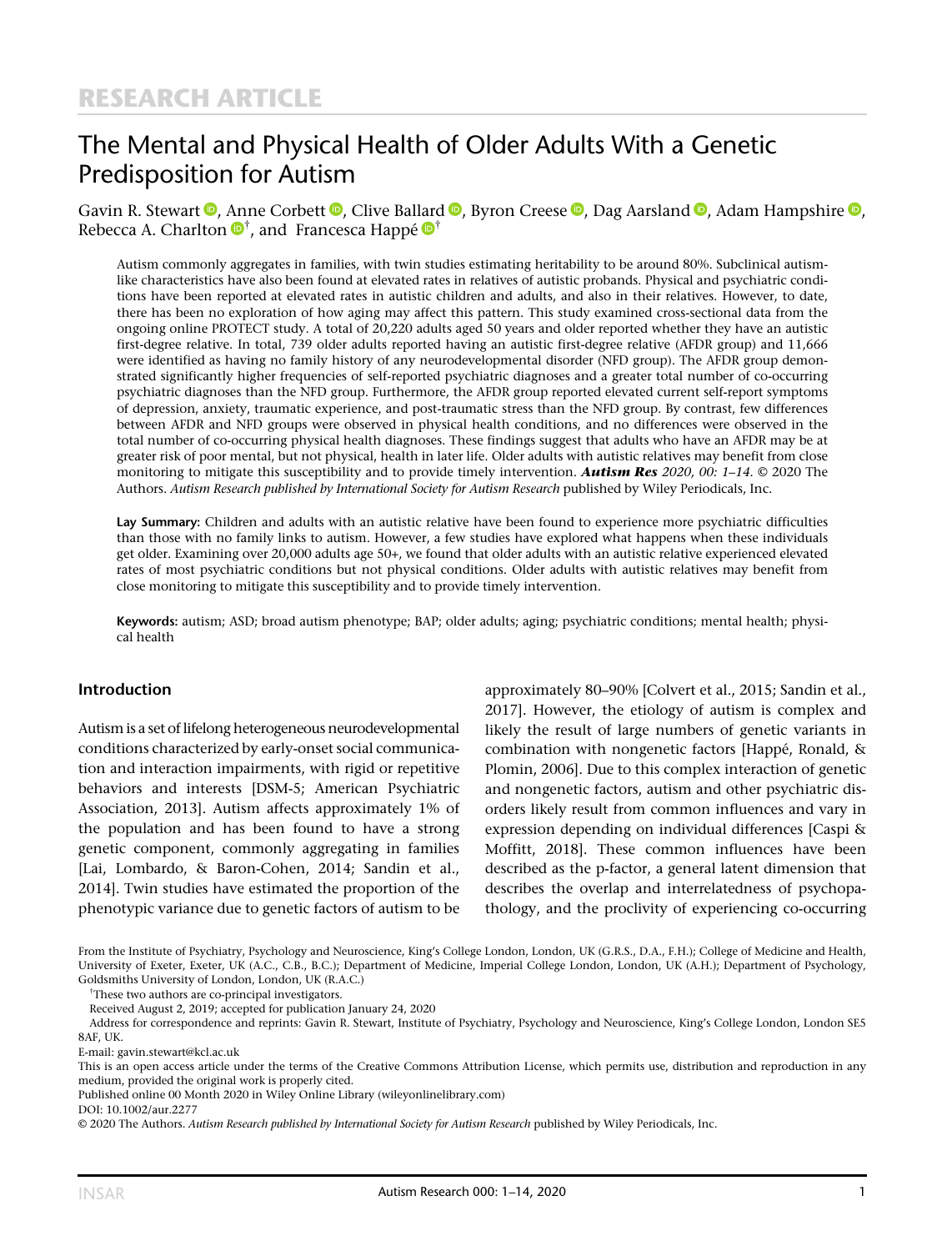conditions [Ronald, 2019]. While autism has not been included in the p-factor model to date, the high comorbidity observed with psychiatric conditions among autistic populations and those with autistic relatives does suggest a general susceptibility for psychiatric difficulties [Croen et al., 2015; Daniels et al., 2008; Hand, Angell, Harris, & Carpenter, 2019; Jokiranta et al., 2013; Lever & Geurts, 2016].

Autism has been conceptualized as part of a spectrum from typical to atypical levels of autistic traits, and this dimensional approach is supported by genetic studies [Robinson et al., 2011]. Characteristics similar to the defining features of autism but at a subclinical level have been found in relatives of autistic individuals [Bolton et al., 1994; Constantino & Todd, 2003; Losh & Piven, 2007; Sandin et al., 2014], referred to as the "broad autism phenotype" (BAP). Clinical and population-based studies have demonstrated that psychiatric difficulties and elevated comorbidity of psychiatric conditions commonly experienced by autistic individuals are also often reported by their non-autistic relatives and those with the BAP. These studies have found an increased prevalence of almost all psychiatric conditions, including both common diagnoses (e.g., major depressive disorder and anxiety disorders) and rarer diagnoses (e.g., schizophrenia and personality disorders), in BAP groups [Bölte, Knecht, & Poustka, 2007; Daniels et al., 2008; Hodge, Hoffman, & Sweeney, 2011; Jokiranta et al., 2013; Larsson et al., 2005; Miller et al., 2019; Yirmiya & Shaked, 2005]. Adults with autistic relatives also report higher symptom levels on mood and anxiety scales and a higher rate of suicidal behaviors compared to those without an autistic relative [Hastings et al., 2005; Hirvikoski et al., 2019; Meltzer, 2011]. In contrast, prevalence rates of substance abuse or dependency have been mixed, with some studies documenting elevated rates [Jokiranta et al., 2013], while others report no differences between adults with and without an autistic relative [Daniels et al., 2008]. Increased rates of environmental stressors have also been reported by relatives of autistic individuals, with elevated rates of caregiving responsibilities and stress being reported by parents (in particular mothers) of autistic children [Tehee, Honan, & Hevey, 2009]. This influence of caregiver stress has also been found to extend to those with an autistic sibling, who have been reported to feel responsible for their sibling's future [Moss, Eirinaki, Savage, & Howlin, 2018]. These studies have predominately consisted of young or middle-aged adults, with little exploration of older adult outcomes. While the patterns of psychiatric difficulties in adults with an autistic relative are convergent with the patterns observed in autistic populations, psychiatric symptoms wax and wane across the lifespan. Therefore, it is unknown whether this genetic susceptibility for poor mental health extends into older age for adults with an autistic relative as it has been found to in autistic populations [Bishop-Fitzpatrick & Rubenstein, 2019; Croen et al., 2015; Hand et al., 2019; Lever & Geurts, 2016].

While mental health has been explored in several studies, to the authors' knowledge, no studies have explored physical health in BAP populations of any age range. Among autistic adult populations, most physical conditions have been found to be elevated compared to non-autistic adults, including cardiovascular disease, metabolic disorders, endocrine and immune conditions, gastrointestinal disorders, sleep disorders, and neurological conditions [Bishop-Fitzpatrick & Rubenstein, 2019; Croen et al., 2015; Davignon, Qian, Massolo, & Croen, 2018; Hand et al., 2019; Starkstein, Gellar, Parlier, Payne, & Piven, 2015]. Autistic adults have also been found to experience elevated co- or multi-morbidity of physical conditions, increasing the need for hospitalization and major medical treatments, such as surgery [Jones et al., 2016]. Early mortality rates have also been documented, with cardiovascular disease and neurological conditions such as epilepsy being two leading causes of death in autistic populations [Akobirshoev, Mitra, Dembo, & Lauer, 2019; Bilder et al., 2013; Gillberg, Billstedt, Sundh, & Gillberg, 2010; Hirvikoski et al., 2016; Mouridsen, Brønnum-Hansen, Rich, & Isager, 2008]. As the pattern of psychiatric difficulties in adults with an autistic relative is convergent with the difficulties observed in autistic populations, the elevated rates of physical conditions in the latter may also extend to BAP groups. Additionally, as physical health problems become more common in older age, it is important to know whether older adults with an autistic relative are susceptible to poorer health outcomes than those without an autistic relative. As the health profile of older adults who have an autistic relative is currently unknown, a better understanding of health in older age is needed to provide adequate support for those susceptible for poorer outcomes, which may include those with an autistic relative [Happé & Charlton, 2011; Howlin & Taylor, 2015; Perkins & Berkman, 2012]. Given the limited literature on aging and autism, examining the profile of health difficulties in older adults who share some genetic factors with their autistic relatives may provide insight or generate hypotheses that could be extended to aging in autistic populations.

The current study investigates the health profile of adults aged 50 years and older who have an autistic first-degree relative (AFDR) and compares this to self-reported mental and physical health of older adults without an autistic (or other genetically influenced/neurodevelopmental condition) relative. It is hypothesized that older adults with an autistic relative will (a) report more psychiatric diagnoses, (b) report elevated and above clinical cut-off symptoms of psychiatric difficulties currently, and (c) report more physical diagnoses, when compared to a group without an autistic relative due to genetic and environmental influences. Furthermore, to examine possible environmental stressors of being a caregiver, additional comparisons will also be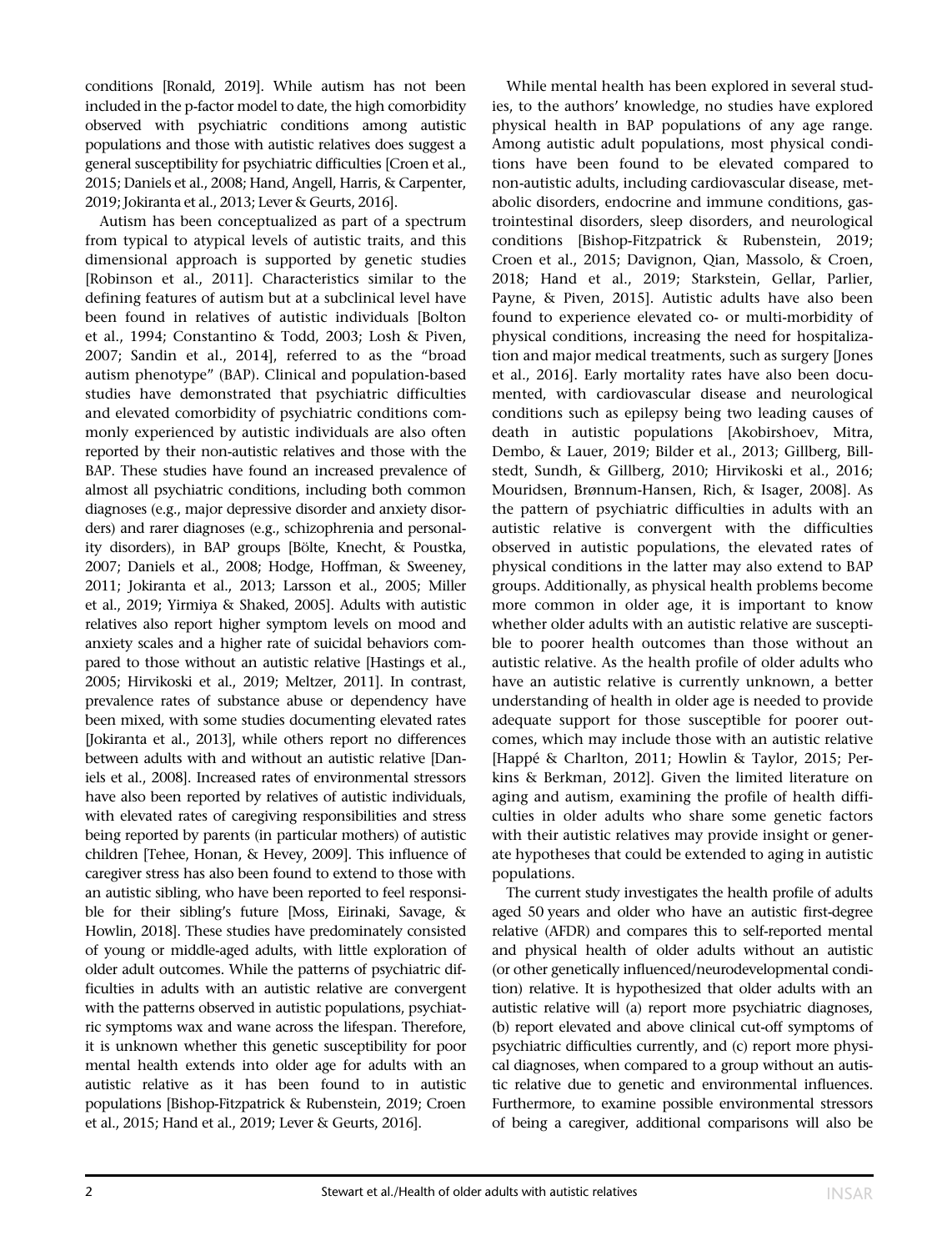made with those who have a relative with general intellectual impairment but not autism. It is hypothesized that (d) both the autistic and intellectual impairment relative groups will experience elevated health problems when compared to the control group. However, (e) due to a genetic predisposition for psychiatric health problems associated with the autism spectrum, those with an autistic relative are hypothesized to experience more psychiatric health problems than those with a relative with intellectual impairment.

#### **Methods**

## Study Design and Participants

This study uses cross-sectional data from the PROTECT study ([www.protectstudy.org.uk](http://www.protectstudy.org.uk)), an ongoing longitudinal study examining how cognitive functioning and health changes as we age. The inclusion criteria for the PROTECT study are: adults over the age of 50 years, who live in the United Kingdom, have a good working understanding of English, and can use a computer with internet access. Participants who have an established diagnosis of dementia are excluded. Participants are required to review the study information sheet and to provide consent via an approved online platform. The PROTECT study received ethical approval from the UK London Bridge National Research Ethics Committee (Ref.: 13/LO/1578).

From a total sample of 20,220 participants who responded to the family health diagnoses section, 753 responded "yes" to whether they have any first-degree relatives with a diagnosis of autism. Due to autism and attention-deficit hyperactivity disorder (ADHD) sharing common genetic variants and diagnostic overlap [Nylander, Holmqvist, Gustafson, & Gillberg, 2013; Ronald, Simonoff, Kuntsi, Asherson, & Plomin, 2008], those with their own diagnosis of autism or ADHD were excluded ( $n = 14$ ), resulting in 739 individuals forming the AFDR group. To form a comparison group from the remaining 19,467 participants who do not report having an AFDR, additional participants were excluded from the current analysis for having an existing diagnosis of autism or ADHD  $(n = 21)$  or a first-degree relative with a neurodevelopmental disorder with known genetic overlap with autism ( $n = 5,482$ ), namely ADHD, obsessive-compulsive disorder, personality disorders, bipolar disorder, or psychotic disorders. To match the AFDR and control group on mean age and gender ratio a further 2,079 participants were excluded using random case sampling to balance group age distributions and gender ratio, resulting in a total of 11,666 participants forming a No Family Diagnoses (NFD) control group. See Table 1 for demographic information.

To ensure the excluded individuals did not alter the characteristics of the NFD control group, analyses were reconducted including these excluded samples (i.e., those randomly excluded to match on age/gender,  $n = 2.079$ ; or those excluded due to a family history of other disorders,  $n = 5,482$ . A similar pattern of results was observed; therefore, the results reported henceforth are with AFDR and NFD groups as described above.

To examine the possible influence of environmental stressors from providing care to a family member with additional needs, an additional group was created of individuals who reported having a first-degree relative with intellectual impairment (but not autism). This condition was selected due to intellectual impairment having little genetic overlap with autism [Hoekstra, Happé, Baron-Cohen, & Ronald, 2009]. Those with a first-degree relative with intellectual impairment formed the General Intellectual Impairment Relatives (GIIR) group ( $n = 219$ ). While the GIIR group was matched on age with the AFDR and NFD groups, due to the smaller sample size, it was not feasible to match the GIIR group on gender, resulting in a higher proportion of males than in the matched AFDR and NFD groups (26% vs. 17%). See Table S1 for GIIR demographic information.

#### Measures

Demographic information—Participants completed an online demographic information questionnaire, including age, gender, marital status, education history, and employment status.

Self-report medical history—Participants reported whether they have ever received a diagnosis of a variety of psychiatric and physical conditions. See Table 2 for full details of psychiatric conditions and Table 5 for full details of physical conditions.

Self-rated questionnaire measures—The Patient Health Questionnaire [PHQ-9; Kroenke, Spitzer, & Williams, 2003] was used to assess the presence of recent depressive symptoms. Scores are totaled, with ≤4 indicating low symptoms, 5–9 mild, 10–14 moderate, 15–19 moderately severe, and 20–27 severe. Using a cut-off score of  $\geq 10$ , the PHQ-9 has a sensitivity of 88% and a specificity of 88% for major depressive disorder. The PHQ-9 is reported to have excellent internal consistency (Cronbach's  $\alpha$  = 0.89). In the current study, a good to acceptable internal consistency is found (Cronbach's  $\alpha$  NFD = 0.77;  $G IIR = 0.77$ ; and  $AFDR = 0.84$ ).

The Generalized Anxiety Disorder Assessment [GAD-7; Spitzer, Kroenke, Williams, & Löwe, 2006] was used to assess the presence of recent anxiety symptoms. The GAD-7 has seven items asking the participant to report whether they have been bothered by a range of problems over the past 2 weeks. Scores are totaled, with ≤5 indicating low symptoms, 5–9 mild, 10–14 moderate, and 14–21 severe. Using a cut-off score of ≥10, the GAD-7 has a sensitivity of 89% and a specificity of 82% for generalized anxiety disorder. It is moderately good at screening other common anxiety disorders, such as panic disorder (sensitivity 74%, specificity 81%) and social anxiety disorder (sensitivity 72%, specificity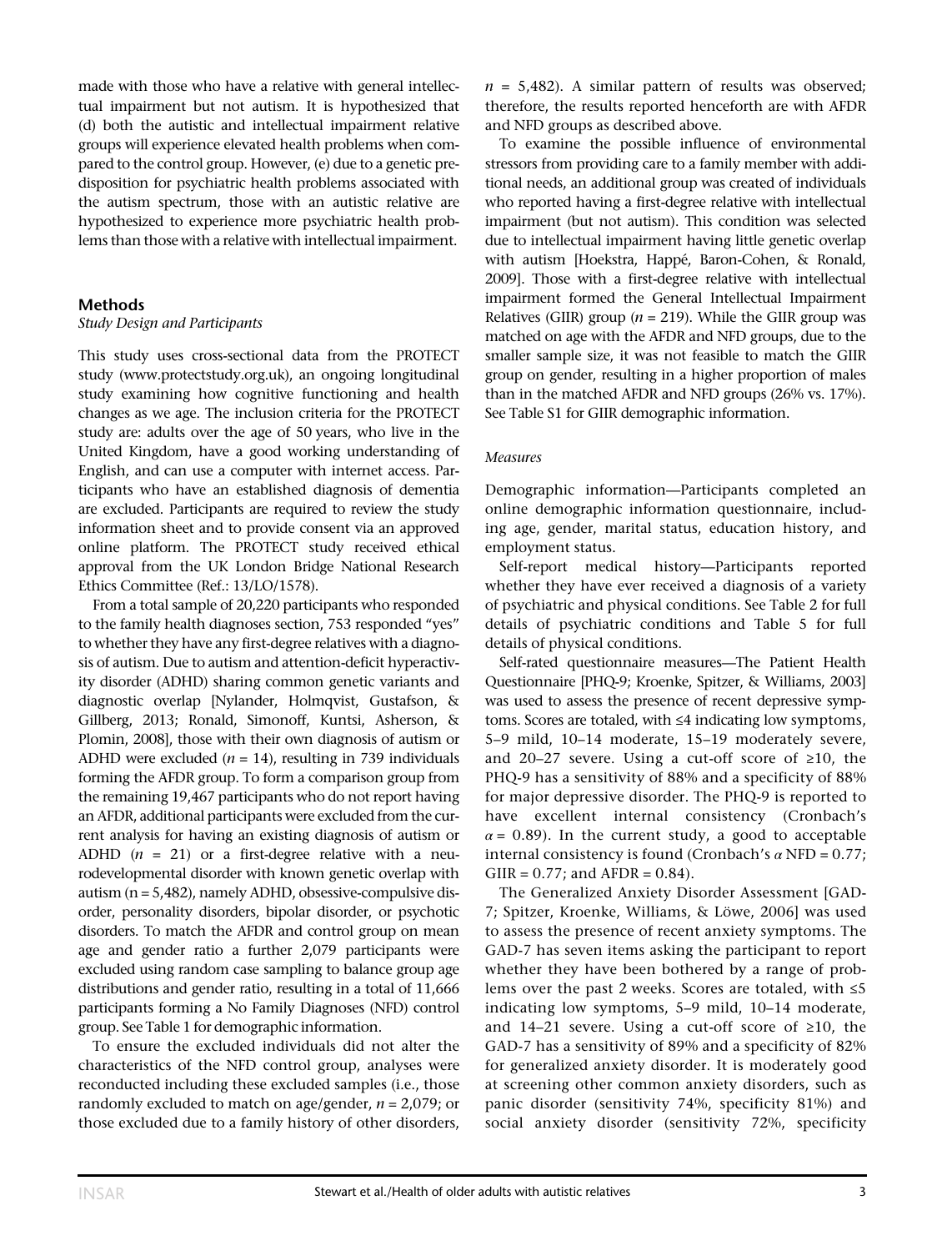|  |  | Table 1. Demographic Characteristics of the AFDR and NFD Groups |  |  |  |  |
|--|--|-----------------------------------------------------------------|--|--|--|--|
|--|--|-----------------------------------------------------------------|--|--|--|--|

|                              |                                                                                 |                                           | No family diagnoses<br>$(n = 11,666)$                                        |                                   | Autistic first-degree<br>relative ( $n = 739$ )                              | Group difference                      | Effect size            | Gender<br>differences |
|------------------------------|---------------------------------------------------------------------------------|-------------------------------------------|------------------------------------------------------------------------------|-----------------------------------|------------------------------------------------------------------------------|---------------------------------------|------------------------|-----------------------|
| Aqe                          | M(SD)<br>95% CI                                                                 | 63.58                                     | (6.85)<br>63.46-63.79                                                        | 63.19                             | (7.65)<br>62.64-63.73                                                        | $F(1, 12402) = 2.29$ ,<br>$P = 0.130$ | $0.06$ [-0.01-0.13]    | Yes                   |
|                              | Range                                                                           |                                           | $50 - 90$                                                                    |                                   | $50 - 90$                                                                    |                                       |                        | (interaction)         |
| Gender                       | Male:female<br>$\%$                                                             |                                           | 2,097:9,585<br>18.0%:82.0%                                                   |                                   | 130:623<br>17.3%:82.7%                                                       | $\gamma^2 = 0.26$ , $P = 0.611$       | $0.01$ [-0.03-0.04]    |                       |
| Marital status               | Married<br>Widowed<br>Separated<br>Divorced<br>Civil partnership<br>Co-habiting | 7,676<br>785<br>179<br>1,325<br>70<br>795 | $(65.9\%)$<br>$(6.7\%)$<br>$(1.5\%)$<br>$(11.4\%)$<br>$(0.6\%)$<br>$(6.8\%)$ | 477<br>46<br>23<br>111<br>3<br>61 | $(63.3\%)$<br>$(6.1\%)$<br>$(3.1\%)$<br>$(14.7\%)$<br>$(0.4\%)$<br>$(8.1\%)$ | $\gamma^2$ = 24.90, P < 0.001*        | $0.09$ $[0.05 - 0.12]$ | Yes                   |
| Education history            | Single<br>School to 16<br>School to 18<br>Undergraduate                         | 823<br>1,905<br>3,792<br>3,751            | $(7.1\%)$<br>$(16.3\%)$<br>$(32.5\%)$<br>$(32.2\%)$                          | 32<br>113<br>236<br>234           | (4.2%)<br>$(15.0\%)$<br>$(31.3\%)$<br>$(31.1\%)$                             | $\gamma^2$ = 5.71, P = 0.127          | $0.04$ [0.01-0.07]     | Yes                   |
| Current employment<br>status | Postgraduate<br>Employed<br>Retired<br>Unemployed                               | 2,205<br>5,705<br>5,606<br>342            | $(18.9\%)$<br>$(49.0\%)$<br>$(48.1\%)$<br>$(2.9\%)$                          | 170<br>400<br>314<br>39           | $(22.6\%)$<br>53.1%<br>41.7%<br>5.2%                                         | $\gamma$ 2 = 20.18, P < 0.001*        | $0.08$ $[0.04 - 0.11]$ | Yes                   |

Note: Gender differences, age—males are older in the NFD group than in AFDR group; marital status—more females who are divorced or widowed, and more males who are married; education history—more males with postgraduate degrees, more females with undergraduate degrees; current employment status—more females currently employed and unemployed, more males retired.

 $*P < 0.001$ 

80%). The GAD-7 is reported to have excellent internal consistency (Cronbach's  $\alpha$  = 0.92). In the current study, an excellent to good internal consistency is found (Cronbach's  $\alpha$  NFD = 0.87; GIIR = 0.77; and  $AFDR = 0.90$ .

The Post-Traumatic Stress Disorder Checklist [PCL-5; Wilkins, Lang, & Norman, 2011] was used to assess the experience of post-traumatic stress symptoms. The PCL-5 has five items, which ask the participant to report whether they have been bothered by a range of problems over the past month. Scores are totaled, with higher scores indicating greater post-traumatic stress symptoms. A cut-off of ≥10 was used to identify those who had experienced probable symptomatic posttraumatic stress disorder. The PCL-5 is reported to have good internal consistency (Cronbach's  $\alpha$  = 0.75). In the current study, a good internal consistency is found (Cronbach's  $\alpha$  NFD = 0.82; GIIR = 0.83; and  $AFDR = 0.85$ .

The Childhood Trauma Screener [CTS-5; Grabe et al., 2012] was used to assess the retrospective experience of sexual abuse and emotional and physical abuse or neglect. The CTS-5 has five items asking the participant to report the frequency of a type of abuse or neglect during childhood. Scores are totaled, with higher scores indicating greater abuse or neglect. A cut-off score of ≥10 was used to identify those who had experienced at least moderate abuse or neglect. The CTS-5 is reported to have good internal consistency (Cronbach's  $\alpha$  = 0.76). In the current study, a good internal consistency is found (Cronbach's  $\alpha$  NFD = 0.72; GIIR = 0.74; and  $AFDR = 0.76$ ).

The Adult Trauma Screener [ATS-5; Khalifeh, Oram, Trevillion, Johnson, & Howard, 2015] was used to assess the experience of sexual, emotional and physical abuse or neglect from a partner during adulthood. The ATS-5 was designed to share its psychometric properties with the CTS-5. A cut-off score of ≥10 was used to identify those who had experienced moderate or more severe abuse or neglect. The internal consistency of the ATS-5 was not reported in the original article. In the current study, an acceptable internal consistency is found (Cronbach's  $\alpha$  NFD = 0.64; GIIR = 0.67; and  $AFDR = 0.64$ .

## Statistical Analyses

All statistical analyses were performed using SPSS [version 25.0; IBM Corp., 2017]. Variables of interest were examined for distribution and normality and conform to assumptions required for parametric analyses [Fagerland, 2012]. Group differences in demographic variables were analyzed using analysis of variance (ANOVA) and Chi-square  $(\chi^2)$ . Differences in the frequency of individual and total diagnoses of psychiatric and physical health conditions were evaluated using  $\chi^2$ . ANOVA was also used to evaluate differences in selfrated questionnaire measures, with  $\chi^2$  being used to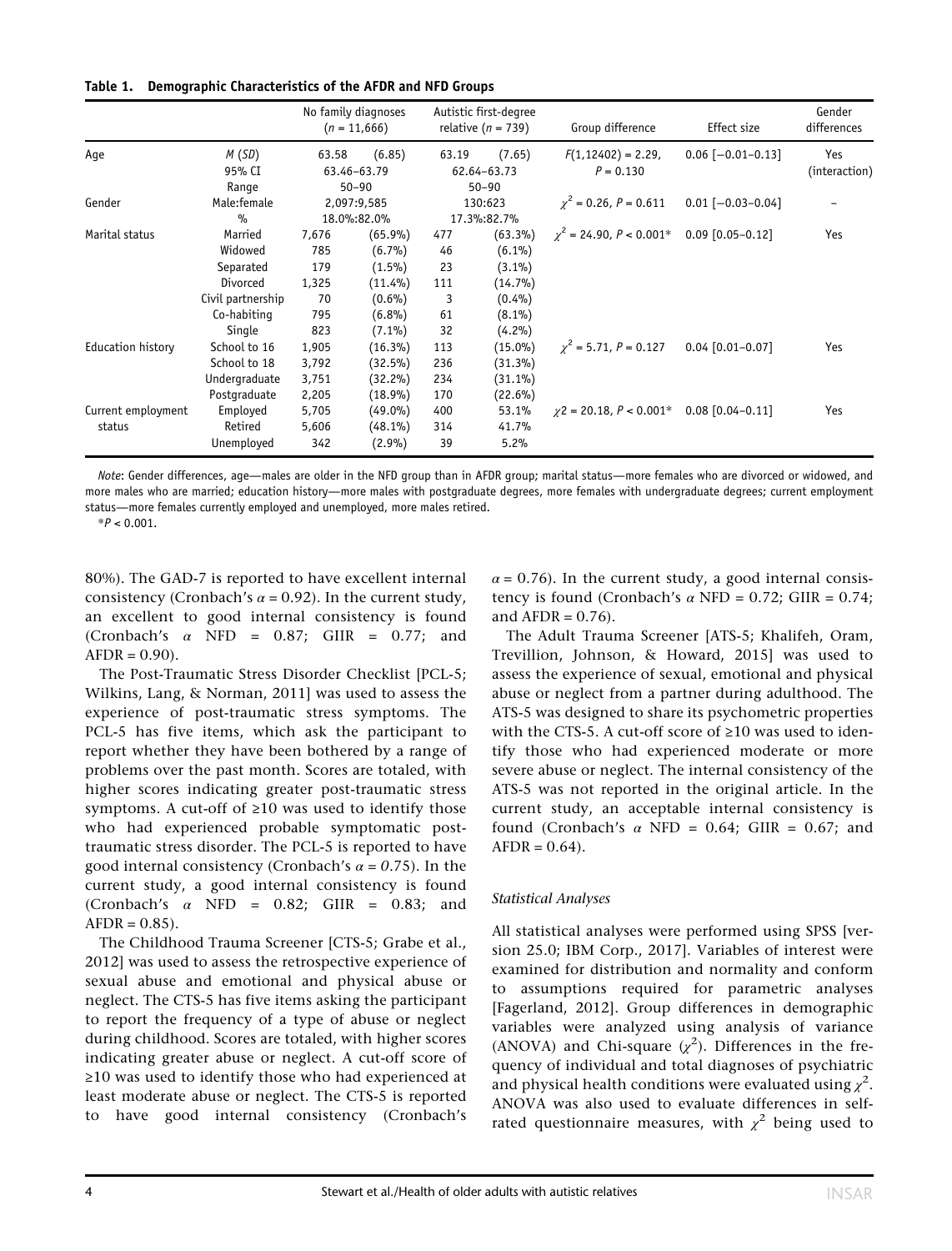|  | Table 2. Prevalence of Self-Reported Diagnoses of Psychiatric Conditions of the AFDR and NFD Groups |  |  |  |  |
|--|-----------------------------------------------------------------------------------------------------|--|--|--|--|
|--|-----------------------------------------------------------------------------------------------------|--|--|--|--|

|             |                                 |       | No family diagnoses<br>$(n = 11,666)$ |                | Autistic first-degree<br>relative $(n = 739)$ | Group difference                                                    | Effect size | Odds ratio                                  |
|-------------|---------------------------------|-------|---------------------------------------|----------------|-----------------------------------------------|---------------------------------------------------------------------|-------------|---------------------------------------------|
| Psychiatric | Major depressive disorder       | 2,850 | $(24.4\%)$                            | 290            | $(38.5\%)$                                    | $\chi^2$ = 74.68, P < 0.001*** 0.38 [0.29-0.46] 1.87 [1.60-2.19]    |             |                                             |
| conditions  | Generalized anxiety<br>disorder | 1,551 | $(13.3\%)$                            | 158            | $(21.0\%)$                                    | $\gamma^2$ = 35.434, P < 0.001*** 0.31 [0.21-0.41] 1.68 [1.40-2.03] |             |                                             |
|             | Social anxiety                  | 122   | $(1.0\%)$                             | 19             | $(2.5\%)$                                     | $\chi^2$ = 13.80, P < 0.001***                                      |             | $0.50$ $[0.23-0.77]$ 2.06 $[1.19-3.55]$     |
|             | Mania                           | 40    | $(0.3\%)$                             | 9              | $(1.2\%)$                                     | $\chi^2$ = 13.11, P < 0.001***                                      |             | $0.70$ $[0.30-1.15]$ 3.44 $[1.59-7.41]$     |
|             | Agoraphobia                     | 34    | $(0.3\%)$                             | 13             | $(1.7\%)$                                     | $\chi^2$ = 38.71, P < 0.001***                                      |             | 0.99 [0.64-1.35] 5.14 [2.51-10.54]          |
|             | Panic attacks                   | 535   | $(4.6\%)$                             | 61             | $(8.1\%)$                                     | $\chi^2$ = 19.22, P < 0.001***                                      |             | $0.34$ [0.19-0.49] 1.78 [1.34-2.36]         |
|             | Obessive Compulsive Disorder    | 45    | $(0.4\%)$                             | 13             | $(1.7\%)$                                     | $\chi^2$ = 27.41, P < 0.001***                                      |             | $0.84$ [0.50-1.19] 3.80 [1.90-7.59]         |
|             | Anorexia nervosa                | 91    | (0.8%                                 | 12             | $(1.6\%)$                                     | $\gamma^2$ = 5.72, P = 0.017*                                       |             | $0.41$ $[0.07 - 0.74]$ 1.60 $[0.80 - 3.19]$ |
|             | Bulimia nervosa                 | 53    | $(0.5\%)$                             | 11             | $(1.5\%)$                                     | $\chi^2$ = 14.01, P < 0.001***                                      |             | $0.66$ [0.29-1.02] 2.81 [1.37-5.73]         |
|             | Binge eating                    | 48    | $(0.4\%)$                             | 13             | $(1.7\%)$                                     | $\chi^2$ = 25.01, P < 0.001***                                      |             | $0.81$ $[0.46 - 1.15]$ 3.90 $[2.01 - 7.57]$ |
|             | Schizophrenia                   | 6     | $(0.1\%)$                             | 0              | $(0\%)$                                       | $\chi^2$ = 0.83, P = 0.361                                          |             |                                             |
|             | Other psychotic illness         | 27    | $(0.2\%)$                             | 6              | $(0.8\%)$                                     | $\chi^2$ = 8.55, P = 0.003**                                        |             | $0.69$ $[0.21-1.18]$ 3.17 $[1.21-8.31]$     |
|             | Personality disorder            | 22    | $(0.2\%)$                             | $\overline{7}$ | $(0.9\%)$                                     | $\gamma^2$ = 16.07, P < 0.001***                                    |             | 0.89 [0.42-1.36] 3.52 [1.18-10.43]          |
| Number of   | No diagnoses                    | 7,778 | $(66.7\%)$                            | 383            | $(51.8\%)$                                    | $\chi^2$ = 96.14, P < 0.001*** 0.36 [0.28-0.43]                     |             |                                             |
| psychiatric |                                 | 2,787 | $(23.9\%)$                            | 231            | $(31.3\%)$                                    |                                                                     |             |                                             |
| condition   | 2                               | 807   | (6.9%)                                | 74             | $(10.0\%)$                                    |                                                                     |             |                                             |
| diagnoses   | 3 or more                       | 294   | $(2.5\%)$                             | 51             | (6.9%)                                        |                                                                     |             |                                             |

 $*P < 0.05$ .

evaluate differences in frequency of participants reporting above cut-off levels of questionnaire symptoms. These analyses were rerun using multivariate analysis of variance and  $\chi^2$  with gender entered as a dependent variable to explore gender differences. Multiple comparisons were controlled for using the False Discovery Rate [Benjamini & Hochberg, 1995], with an  $\alpha$  of 0.05 being used.

#### Results

Demographics

Table 1 shows full demographic characteristics for the participants. Age, gender ratio, and education history did not differ between the AFDR and NFD groups. Group differences were observed in marital status and employment status: the AFDR were more often divorced or separated, and more often unemployment.

Gender differences were observed for age, marital status, education history, and employment status. For marital status, females were more often divorced or widowed while males were more often married. For education history, males more often had postgraduate degrees while females more often had undergraduate degrees. For employment status, males were more often employed, while females were more often retired.

The only significant interaction of group (AFDR vs. NFD) with gender was for age, with males in the NFD

Table 3. Self-Report Questionnaire Means, SDs, and Confidence Intervals of the AFDR and NFD Groups

|                                       |                    | No family diagnoses<br>$(n = 11,666)$ |        | Autistic first-degree<br>relative ( $n = 739$ ) |        | Group difference                                        | Effect size | Gender<br>differences |
|---------------------------------------|--------------------|---------------------------------------|--------|-------------------------------------------------|--------|---------------------------------------------------------|-------------|-----------------------|
| Depression                            | Mean $(SD)$ 95% CI | 2.52                                  | (3.08) | 3.68                                            | (4.16) | $F(1,12399) = 92.89$ , $P < 0.001*$ 0.36 [0.29-0.44]    |             |                       |
| $(max score = 27)$                    |                    | $2.46 - 2.57$                         |        | $3.37 - 3.97$                                   |        |                                                         |             |                       |
| Anxiety                               | Mean $(SD)$ 95% CI | 1.44                                  | (2.54) | 2.39                                            | (3.48) | $F(1, 12395) = 93.76$ , $P < 0.001$ * 0.37 [0.29-0.44]  |             |                       |
| $(max score = 21)$                    |                    | $1.39 - 1.48$                         |        | $2.14 - 2.64$                                   |        |                                                         |             |                       |
| Post-traumatic stress Mean (SD)95% CI |                    | 1.26                                  | (2.23) | 2.29                                            | (3.23) | $F(1, 12403) = 140.08$ , $P < 0.001$ * 0.44 [0.37-0.52] |             |                       |
| $(max score = 20)$                    |                    | $1.21 - 1.30$                         |        | $2.06 - 2.52$                                   |        |                                                         |             |                       |
| Childhood trauma                      | Mean (SD)95% CI    | 1.85                                  | (2.46) | 2.64                                            | (2.98) | $F(1, 12403) = 70.09$ , $P < 0.001$ * 0.32 [0.24-0.39]  |             |                       |
| $(max score = 20)$                    |                    | $1.80 - 1.89$                         |        | $2.42 - 2.86$                                   |        |                                                         |             |                       |
| Adult trauma                          | Mean (SD)95% CI    | 4.41                                  | (2.00) | 4.98                                            | (2.39) | $F(1, 12403) = 44.87$ , $P < 0.001^*$ 0.25 [0.18-0.33]  |             | $F \uparrow$          |
| $(max score = 20)$                    |                    | $4.38 - 4.45$                         |        | $4.81 - 5.15$                                   |        |                                                         |             | (interaction)         |

Note: Depression measured using PHQ-9; anxiety measured using GAD-7; post-traumatic stress measured using PCL-5; childhood trauma measured using CTS-5; adulthood trauma measured using the ATS-5.

 $*P < 0.001$ .

 $*$  $P$  < 0.01.

 $***P < 0.001$ .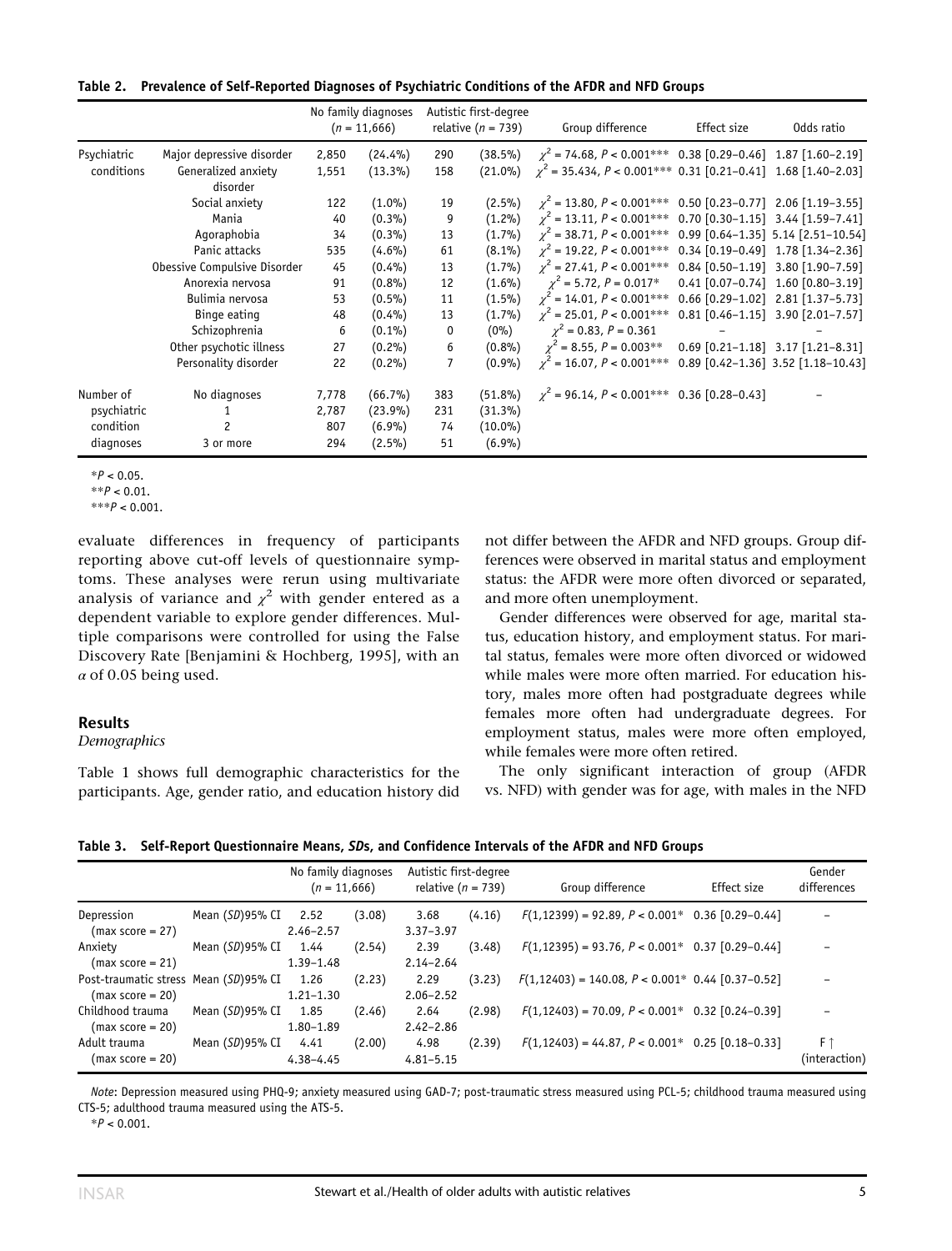

Figure 1. Interaction of group (AFDR vs. NFD) and gender on Adulthood Traumatic Experience.

group being older than males in the AFDR group, F  $(1,12404) = 16.31, P < 0.001.$ 

#### Self-Reported Psychiatric Diagnoses

The AFDR group reported significantly higher rates of all psychiatric diagnoses than those in the NFD group, with the exception of schizophrenia, which showed no group difference. See Table 2 for full details of psychiatric diagnoses frequencies.

Co-occurring conditions. The AFDR group reported a significantly higher total number of co-occurring psychiatric diagnoses than those in the NFD group (see Table 2).

Age was found to be negatively associated with the total number of co-occurring mental health conditions in

both the AFDR  $(r = -0.15, P < 0.001)$  and the NFD groups  $(r = -0.04, P < 0.001)$ .

Gender differences in psychiatric conditions. In the whole sample, some significant differences by gender were observed. More females than males reported diagnoses of major depressive disorder (26.7% vs. 18.0%), generalized anxiety disorder (14.5% vs. 10.0%), panic attacks (5.1% vs. 3.3%), anorexia nervosa (0.9% vs. 0.1%), bulimia nervosa (0.6% vs. no cases) and binge eating (0.5% vs. 0.2%),  $\chi^2$ s = 4.41–72.01, Ps = <0.001–0.036. By contact, more males than females reported diagnoses of social anxiety (1.5% vs. 1.0%) and Obessive Compulsive Disorder  $(0.8\% \text{ vs. } 0.3\%), \chi^2 \text{s} = 4.82 - 7.80, P\text{s} = 0.005 - 0.028.$ 

Furthermore, females reported a higher total number of psychiatric conditions than males,  $\chi$ 2 = 99.03,  $p$  < 0.001. No interaction of group (AFDR vs. NFD) with gender was observed.

#### Self-Report Questionnaires

The AFDR group reported significantly more symptoms of recent/current depression, anxiety, and post-traumatic stress than individuals in the NFD group. Additionally, the AFDR group reported significantly more childhood and adulthood traumatic experiences than individuals in the NFD group. See Table 3 for the self-report questionnaire summary.

Gender differences. Within the whole sample, a difference in gender was observed, with females reporting more adult traumatic experiences than males.

The only significant interaction of group (AFDR vs. NFD) with gender was also in adulthood traumatic experience, with females in the AFDR group reporting more experiences compared to females in the NFD group,

Table 4. Self-Report Questionnaire Cut-Off Scores of the AFDR and NFD Groups

|                                                |               |     | No family diagnoses<br>$(n = 11,666)$ |    | Autistic first-degree<br>relative ( $n = 739$ ) | Group difference                                                 | Effect size | Odds ratio | Gender<br>differences |
|------------------------------------------------|---------------|-----|---------------------------------------|----|-------------------------------------------------|------------------------------------------------------------------|-------------|------------|-----------------------|
| Depression (cut<br>$off = >10$                 | Frequency (%) | 461 | $(4.0\%)$                             | 63 | $(8.5\%)$                                       | $\gamma^2$ = 35.89, P < 0.001* 0.45 [0.30-0.60] 2.26 [1.72-2.98] |             |            |                       |
| Anxiety (cut<br>$off = >10$ )                  | Frequency (%) | 201 | (1.7%)                                | 41 | $(5.5\%)$                                       | $\gamma^2$ = 53.09, P < 0.001* 0.66 [0.47-0.85] 3.35 [2.37-4.72] |             |            |                       |
| Post-traumatic<br>stress (cut<br>$off = >10$ ) | Frequency (%) | 183 | $(1.5\%)$                             | 34 | $(4.6\%)$                                       | $\gamma^2$ = 39.72, P < 0.001* 0.56 [0.39-0.72] 3.13 [2.15-4.55] |             |            |                       |
| Childhood trauma<br>$(cut off = >10)$          | Frequency (%) | 173 | $(1.5\%)$                             | 25 | $(3.4\%)$                                       | $\gamma^2$ = 15.97, P < 0.001* 0.46 [0.23-0.70] 2.32 [1.52-3.56] |             |            | $F \uparrow$          |
| Adult trauma (cut<br>$off = >10$               | Frequency (%) | 318 | (2.7%)                                | 39 | $(5.3\%)$                                       | $\gamma^2$ = 16.18, P < 0.001* 0.37 [0.19-0.56] 1.98 [1.41-2.79] |             |            | $F \uparrow$          |

Note: Depression measured using PHQ-9; anxiety measured using GAD-7; post-traumatic stress measured using PCL-5; childhood trauma measured using CTS-5; adulthood trauma measured using the ATS-5.

 $*P < 0.001$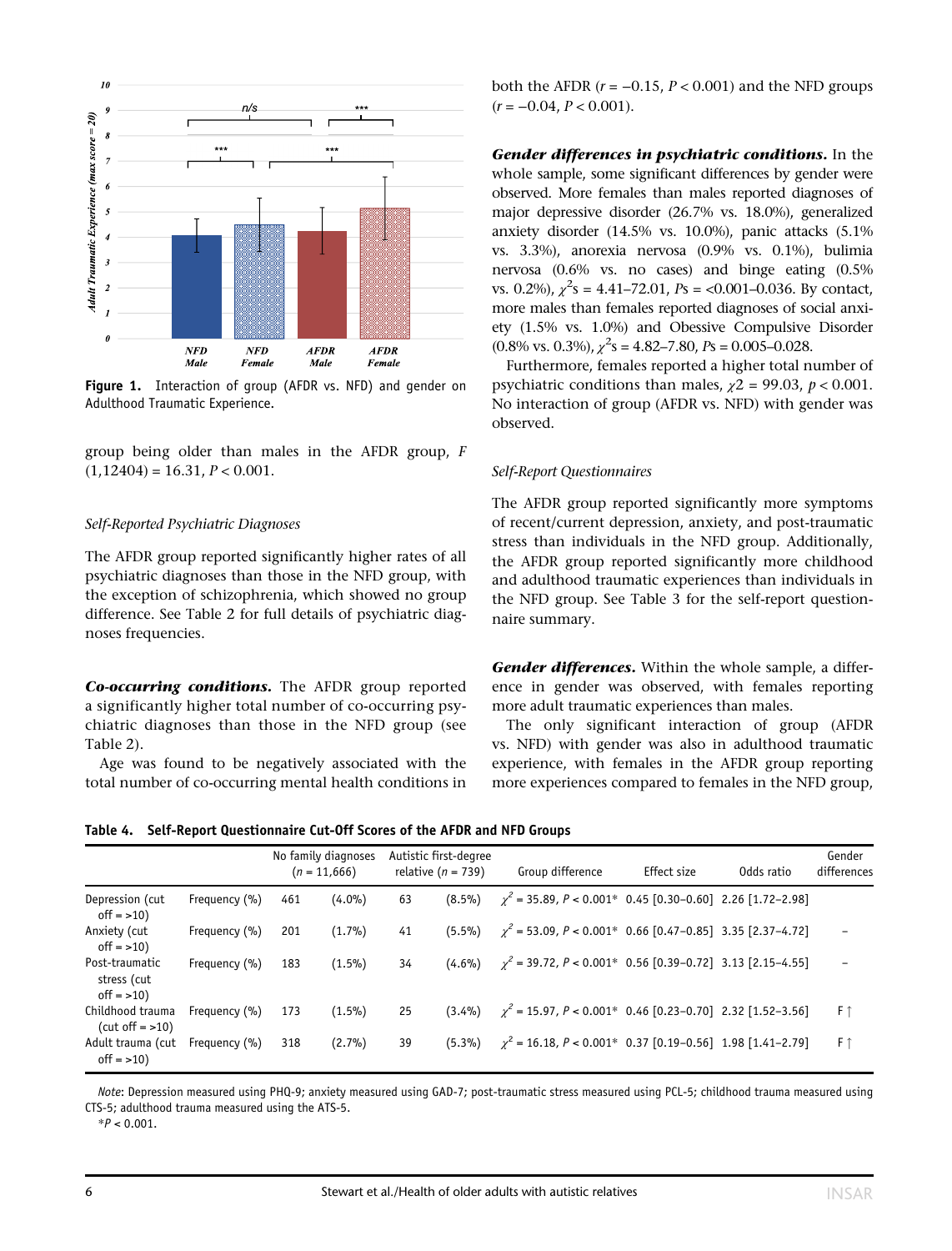Table 5. Prevalence of Self-Reported Diagnoses of Physical Health Conditions of the AFDR and NFD Groups

|                     |                              |       | No family diagnoses<br>$(n = 11,666)$ |     | Autistic first-degree<br>relative ( $n = 739$ ) | Group difference                | Effect size              | Odds ratio         |
|---------------------|------------------------------|-------|---------------------------------------|-----|-------------------------------------------------|---------------------------------|--------------------------|--------------------|
| Physical conditions | High blood pressure          | 2,713 | $(23.4\%)$                            | 175 | $(23.5\%)$                                      | $\gamma^2$ = 0.001, P = 0.967   | $0.01$ [-0.08-0.10]      | $1.06$ [0.84-1.20] |
|                     | High cholesterol             | 477   | $(4.1\%)$                             | 32  | (4.3%)                                          | $\gamma^2$ = 0.06, P = 0.814    | $0.03$ [-0.17-0.23]      | 1.07 [0.74-1.54]   |
|                     | Stroke                       | 145   | $(1.3\%)$                             | 13  | $(1.7\%)$                                       | $\gamma^2$ = 0.39, P = 0.246    | $0.19$ [-0.12-0.51]      | 1.43 [0.81-2.53]   |
|                     | Heart disease                | 387   | $(3.3\%)$                             | 34  | $(4.6\%)$                                       | $\gamma^2$ = 3.17, P = 0.075    | $0.19$ [-0.01-0.38]      | 1.36 [0.95-1.97]   |
|                     | <b>Diabetes</b>              | 389   | $(3.4\%)$                             | 25  | $(3.4\%)$                                       | $\chi^2$ = 0.000, P = 0.997     | $0.01$ [-0.21-0.23]      | 1.02 [0.68-1.54]   |
|                     | Mild cognitive<br>impairment | 24    | $(0.2\%)$                             | 3   | $(0.4\%)$                                       | $\gamma^2$ = 1.22, P = 0.269    | $0.38$ $[-0.28 - 1.03]$  | 1.98 [0.59-6.59]   |
|                     | Parkinson's disease          | 30    | $(0.3\%)$                             | 1   | $(0.1\%)$                                       | $\gamma^2 = 0.44$ , $P = 0.510$ | $-0.35$ [ $-1.45-0.74$ ] | $0.53$ [0.07-3.87] |
|                     | Hypothyroidism               | 181   | $(1.6\%)$                             | 19  | $(2.5\%)$                                       | $\gamma^2$ = 4.28, P = 0.039*   | $0.28$ [0.02-0.54]       | $1.67$ [1.04-2.71] |
|                     | Hyperthyroidism              | 36    | $(0.3\%)$                             | 6   | $(0.8\%)$                                       | $\chi^2$ = 5.04, P = 0.025*     | $0.53$ $[0.05 - 1.01]$   | 2.65 [1.11-6.31]   |
|                     | Arthritic conditions         | 464   | $(4.0\%)$                             | 40  | $(5.4\%)$                                       | $\chi^2$ = 3.32, P = 0.069      | $0.18$ $[0.00 - 0.36]$   | $1.27$ [0.91-1.80] |
| Number of physical  | No diagnoses                 | 7,871 | $(68.0\%)$                            | 478 | $(65.3\%)$                                      | $\gamma^2$ = 3.27, P = 0.352    | $0.07$ $[-0.01 - 0.01]$  |                    |
| condition diagnoses |                              | 2,834 | $(24.5\%)$                            | 187 | $(25.5\%)$                                      |                                 |                          |                    |
|                     | 2                            | 691   | $(6.0\%)$                             | 53  | $(7.2\%)$                                       |                                 |                          |                    |
|                     | 3 or more                    | 187   | $(1.6\%)$                             | 14  | $(1.9\%)$                                       |                                 |                          |                    |

 $*P < 0.05$ .

while males did not differ by group. See Figure 1 for the interaction graph.

#### Self-Report Questionnaires (Cut-Offs)

When using questionnaire cut-off scores to identify those with probable clinical symptoms, more individuals in the AFDR group were above cut-off levels for recent/current depression, anxiety, and post-traumatic stress than in the NFD groups. Additionally, more individuals in the AFDR group were above cut-off levels of both childhood and adulthood traumatic experience than in the NFD group. See Table 4 for the self-report questionnaire cut-off summary.

Gender differences. Within the whole sample, some differences in gender are observed. More females than males reported above cut-off levels of childhood traumatic experience (1.8% vs. 0.7%) and adulthood traumatic experience (1.8% vs. 0.7%),  $\chi^2$ s = 13.16–59.06,  $Ps < 0.001$ .

No interactions of group (AFDR vs. NFD) with gender were observed in relation to any cut-off score.

## Self-Reported Physical Diagnoses

Few differences were observed between AFDR and NFD groups. The AFDR group reported significantly higher rates of hypothyroidism and hyperthyroidism. No further group differences were observed. See Table 5 for full details of physical diagnosis frequencies.

Co-occurring conditions. No group differences were observed between AFDR and NFD in the total number of co-occurring physical health condition diagnoses (see Table 5).

Age was found to be positively associated with the total number of co-occurring physical conditions in both the AFDR ( $r = 0.21$ ,  $P < 0.001$ ) and the NFD groups ( $r = 0.22$ ),  $P < 0.001$ ).

Gender differences in physical conditions. Within the whole sample, some differences by gender were observed. More males than females reported diagnoses of cardiovascular conditions, such as high blood pressure (29.9.0% vs. 22.0%), heart disease (6.7% vs. 2.7%), diabetes (5.6% vs. 2.9%), and stroke (1.9% vs. 1.1%),  $\chi^2$ s = 8.33–87.87, Ps = <0.001–0.004. By contrast, more females than males reported diagnoses of arthritic conditions (4.5% vs. 2.0%), as well as endocrine conditions, such as hypothyroidism (1.9% vs. 0.4%) and hyperthyroidism  $(0.4\% \text{ vs. } 0.1\%), \chi^2 \text{s} = 4.92 - 30.57, \gamma = 0.001 - 0.027.$ 

Furthermore, males reported a higher total number of co-occurring physical conditions than females,  $\chi^2$  = 58.01, P < 0.001. No interaction of group (AFDR vs. NFD) with gender was observed.

## Comparisons with GIIR Group

For psychiatric health—some significant group differences were observed between AFDR and GIIR groups in the frequencies of diagnoses. Those in the AFDR group reported more diagnoses of major depressive disorder and generalized anxiety disorder than the GIIR group. Furthermore, no differences in rates were observed between GIIR and NFD groups. For the total number of cooccurring psychiatric conditions, those in the GIIR group reported significantly more diagnoses than the NFD; however, the AFDR group reported significantly more diagnoses than both the NFD and the GIIR group. See Table S2 for GIIR psychiatric diagnosis details.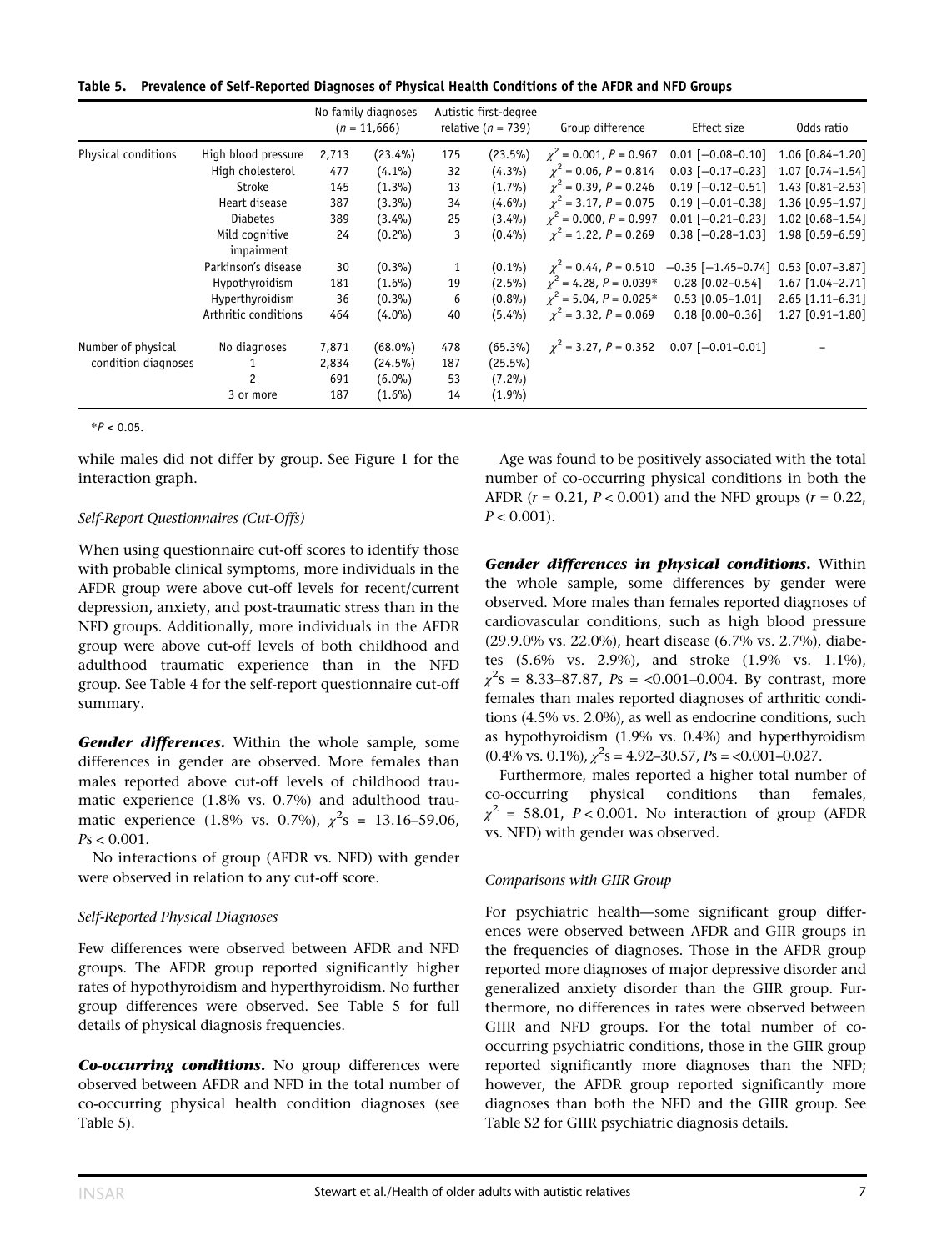For self-report symptoms—those in the GIIR group reported significantly higher current symptoms of depression and anxiety than the NFD group. Furthermore, the GIIR group also reported more experiences of childhood and adulthood trauma than the NFD group. However, the AFDR group reports more symptoms of depression, anxiety, and post-traumatic stress than the GIIR group, with no differences being observed in traumatic experience. See Table S3 for GIIR self-report information.

For the above cut-off symptoms—those in the GIIR group reported more above cut-off experiences of trauma than the NFD group; however, no differences are observed in the above cut-off rates of depression and anxiety. Few differences were observed between GIIR and AFDR, with higher rates being reported in anxiety by the AFDR group. See Table S4 for GIIR cut-off score information.

For physical health diagnoses—few differences were observed. Those in the NFD group reported more diagnoses of hypothyroidism than in the GIIR group. However, those in the GIIR group reported more diagnoses of hyperthyroidism. No differences were observed between GIIR and AFDR groups. For the total number of cooccurring physical conditions, no differences were observed between the GIIR, AFDR, and NFD groups. See Table S5 for GIIR physical health information.

# **Discussion**

For the first time, this study documents the health profile and psychiatric difficulties of a large sample (>700) of older adults with an AFDR. As expected, based on the strong genetic contribution to autism, previous work on the BAP, and the possible influence of caregiver stress, those with an autistic relative reported significantly more diagnoses of co-occurring psychiatric conditions when compared to the control group (with no close relatives with neurodevelopmental or psychiatric conditions). Additionally, those with an autistic relative reported elevated self-report symptom of current depression, anxiety, post-traumatic stress, and experiences of trauma, compared to those without an autistic relative. However, this pattern of results did not extend to physical conditions; few differences were reported in individual physical health diagnoses, and no differences were observed in total co-occurring physical conditions. Furthermore, to examine whether these findings are specific to those with an autistic relative, or more broadly applicable to those with any family member who may require additional support, comparisons were made with those who have a relative with intellectual impairment. Those with an autistic relative experienced elevated rates of depression and anxiety diagnoses and symptoms compared to the intellectually impaired relatives group, suggesting that while environmental factors do influence the rates of psychiatric conditions, the genetic predisposition for poor psychiatric health in autism may lead to higher rates of psychiatric difficulties over and above that of caregiving stress. Therefore, our results suggest that older adults with a genetic predisposition to autism (inferred from having an AFDR) may be more susceptible to poorer psychiatric (but not physical) health in later life.

Consistent with the previous literature exploring the mental health of children and younger adults with an autistic relative, a similar pattern of high rates of psychiatric diagnoses was observed in our older adult sample from the PROTECT cohort [Daniels et al., 2008; Jokiranta et al., 2013; Yirmiya & Shaked, 2005]. Those with an autistic relative reported higher rate of almost all psychiatric diagnoses compared to the comparison sample. For common disorders like major depressive and generalized anxiety disorders, this elevated rate represented a near twofold risk increase, compared with the rates previously described in population-based studies for both younger/ midlife parents with an autistic child [Daniels et al., 2008; Jokiranta et al., 2013]. This may be of importance as depression and anxiety have both been identified as risk factors for poorer physical health and for early mortality in older adults in the general population [Janszky, Ahnve, Lundberg, & Hemmingsson, 2010; Schulz et al., 2000]. As such, older adults with an autistic relative may benefit from intervention to mitigate this vulnerability. Furthermore, elevated rates of rarer disorders like eating disorders were also observed for those with an autistic relative when compared to those without an autistic relative, representing over a twofold risk increase. To the authors' knowledge, no previous studies have explored the prevalence of eating disorders among individuals with an autistic relative, although there has been considerable interest in the overlap between autism and anorexia in those with elevated autistic traits [see Westwood et al., 2016 for review/meta-analysis] and among autistic populations [see Westwood & Tchanturia, 2017 for review].

However, one condition that deviated from the rates described in the previous literature is schizophrenia. Elevated rates of schizophrenia have previously been observed in parents of autistic children [Daniels et al., 2008; Jokiranta et al., 2013]; however, this was not observed in the current study. Schizophrenia has often been compared to autism, with both being described as spectrum conditions and having substantial genetic overlap; as such, autistic individuals have been documented to experience up to a twofold risk increase for also having schizophrenia compared to non-autistic individuals [Chisholm, Lin, Abu-Akel, & Wood, 2015]. Among the general population, schizophrenia has a lifetime prevalence rate of 4% [Saha, Chant, Welham, & McGrath, 2005]; however, in the current study, very few individuals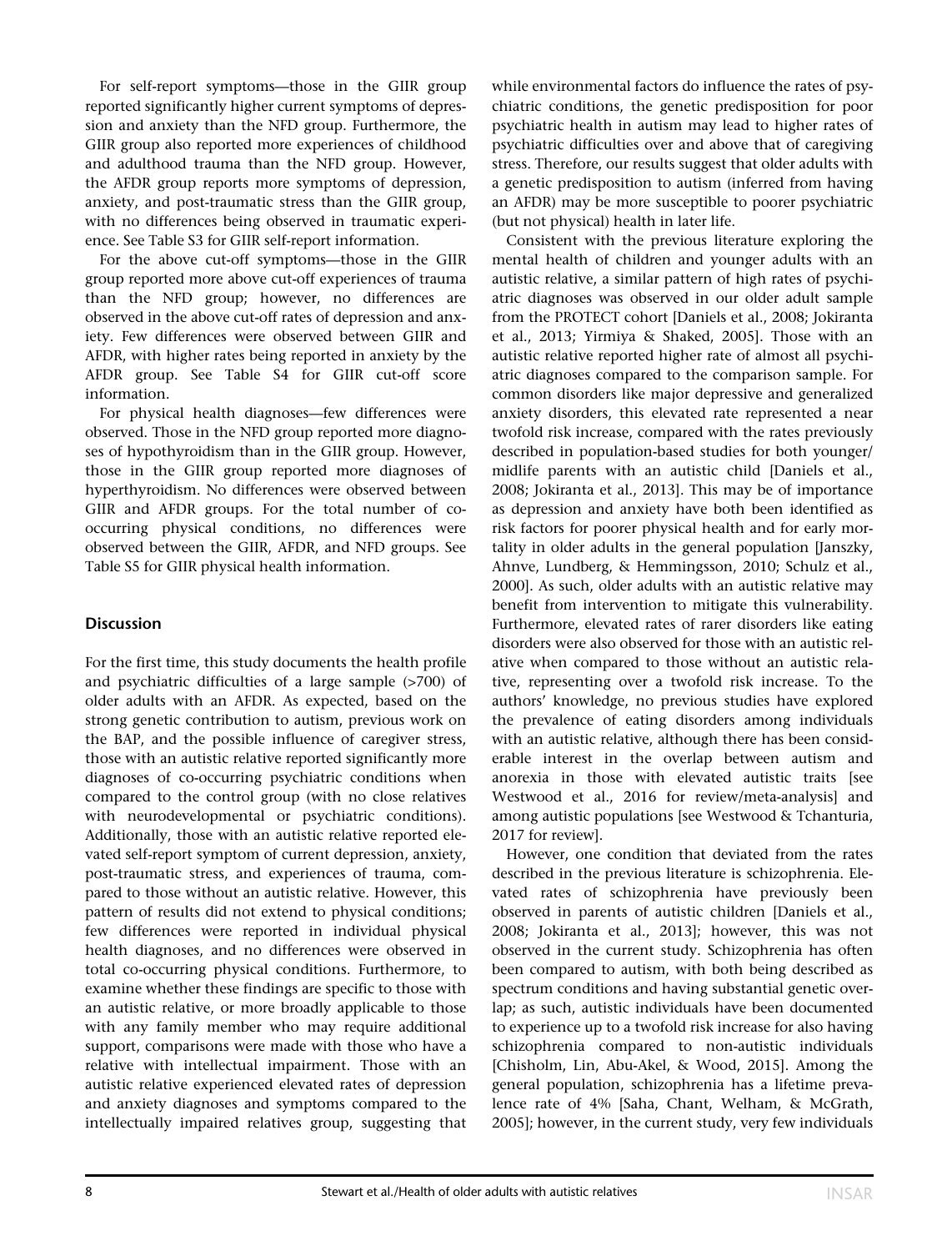reported a diagnosis of schizophrenia ( $n = 7$ , <0.1%), with no group difference being observed in the prevalence rate. This could in part be due to the early mortality rates documented among those with schizophrenia [Laursen, Nordentoft, & Mortensen, 2013; Olfson, Gerhard, Huang, Crystal, & Stroup, 2015]. Furthermore, previous research has also explored the generalizability of medical research suggesting that older adults who engage in voluntary studies are often healthier than the general population that they are taken to represent [Golomb et al., 2012], so those with severe and persistent conditions (such as schizophrenia) may not be as likely to participate in voluntary longitudinal studies such as PROTECT.

When considering the number of total co-occurring psychiatric conditions reported by our sample, 48% of those with an autistic relative reported one or more cooccurring psychiatric condition compared to 32% in our control sample. This was also found to be negatively associated with age, suggesting that the oldest among our current sample had received fewer psychiatric diagnoses than those just entering older age. The number of cooccurring psychiatric conditions or its association with age has not been examined in those with autistic relatives before. However, the findings from the current study show a similar pattern previously demonstrated in autistic adults, but to a lesser extent. Lever and Geurts [2016] noted that autistic individuals across adulthood demonstrated a higher total number of co-occurring conditions compared to a control group, with 79% of autistic adults reporting one or more co-occurring conditions compared to 49% in their control group. This finding was found to decrease with age, which is also consistent with the current study. As such, the findings from the current study suggest that not only are individuals with an autistic relative more susceptible to psychiatric conditions, they are also more likely to experience a higher number of comorbidities. While this susceptibility decreases with age, experiencing poor mental health is a risk factor for poorer long-term outcomes, and needs to be addressed to mitigate future risks.

This increased risk of psychiatric ill health was also evident in high levels of self-reported current psychiatric symptoms. Elevated scores of self-reported recent symptoms of depression, anxiety, and post-traumatic stress, and experiences of childhood and adult trauma were observed in those with an autistic family member when compared to the control group. Despite this, both groups demonstrated scores that were mostly in the "mild" range of the scales for all questionnaire measures. However, when examining the frequency of those reporting above cut-off scores, significantly more individuals with an autistic relative demonstrated clinical levels of current depression and anxiety, symptomatic levels of posttraumatic stress, and severe childhood and adulthood abuse and neglect, when compared to those in the

control group. To the authors' knowledge, no studies have documented self-report current psychiatric symptoms and experience of trauma among older individuals with an autistic relative. While the overall prevalence of clinical levels of current depression and anxiety symptoms are lower than the lifetime diagnosis prevalence of major depressive and generalized anxiety disorders in the current study, those with an autistic relative were at a twofold to threefold risk for current depression and anxiety compared to those without an autistic relative. Furthermore, a similar pattern is also observed in rates of symptomatic current post-traumatic stress (threefold risk) and the experience of severe childhood and adulthood trauma (twofold risk)—with females being particularly susceptible to traumatic experience. Previous studies have explored the association between post-traumatic stress and autistic traits in child and adult populations, and suggest that an increased susceptibility to victimization may lead to elevated rates of post-traumatic stress [Mehtar & Mukaddes, 2011; Roberts, Koenen, Lyall, Robinson, & Weisskopf, 2015; Rumball, 2018]. This finding, along with the elevated rates of clinical levels of current depression, may be of importance as both posttraumatic stress and depression have been described as mechanisms to suicidal thoughts, behaviors and attempts in autistic populations [Cassidy et al., 2014; Storch et al., 2013]. Suicide has been identified in a large populationbased study as a leading cause of early mortality for autistic individuals [Hirvikoski et al., 2016]. Elevated rates of suicidal behaviors have been documented in a large population-based study, with those with an autistic relative experiencing more suicidal thoughts, behaviors and attempts compared to those with no family history of autism [Hirvikoski et al., 2019]. Therefore, the findings of the current study provide further support for the notion that those with an autistic relative—and those with the BAP—may be at elevated risk for psychiatric difficulties. Furthermore, this susceptibility to traumatic experience and post-traumatic stress may also increase the likelihood for suicidal thoughts and behaviors.

Interestingly, the same pattern of results was not observed for physical conditions. No group differences in diagnosis rates were observed across most physical conditions, including cardiovascular, metabolic, or neurological conditions. Furthermore, no differences were observed in a total number of co-occurring physical conditions. The total number of co-occurring conditions was found to be positively associated with age, showing that the oldest among our current sample had received more physical diagnoses than those just entering older age. This pattern of physical health declining with age is convergent with both the autism and general population literature [Bishop-Fitzpatrick & Kind, 2017; Bishop-Fitzpatrick & Rubenstein, 2019; Croen et al., 2015; Hand et al., 2019; Rydzewska et al., 2019]. To the authors' knowledge, no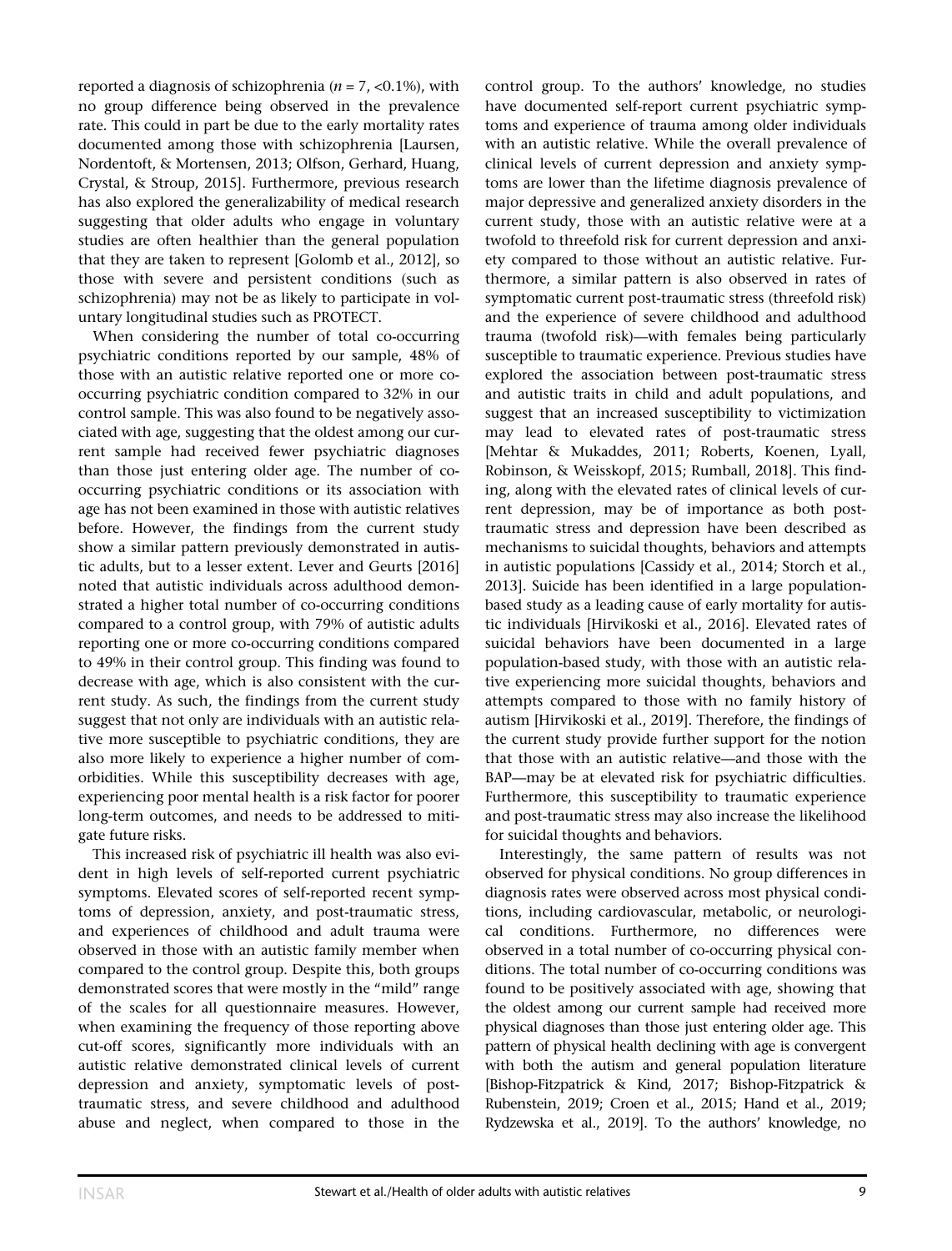other studies have collectively explored the prevalence rates of physical conditions among BAP of any age range. However, studies exploring the physical health of autistic adults using health records, document an elevated rate of most conditions when compared to control populations, including cardiovascular disease, metabolic disorders, endocrine and immune conditions, gastrointestinal disorders, sleep disorders, and neurological conditions such as epilepsy and Parkinson's disease [Bishop-Fitzpatrick & Rubenstein, 2019; Cashin, Buckley, Trollor, & Lennox, 2018; Croen et al., 2015; Hand et al., 2019].

While our findings are not consistent with the autism literature, the current study does report elevated rates of endocrine conditions (i.e., hypo- and hyper-thyroidism) in females with an autistic relative when compared to those with no family history of autism. Maternal thyroid conditions associated with autoimmune problems during pregnancy have been identified as a potential biomarker for autism [Brown et al., 2015; Meltzer & Van De Water, 2017]. However, whether these thyroid conditions are associated with autoimmune problems is not known in the current study. Furthermore, elevated rates of hypothyroidism are common in older adults in the general population, with health record reports documenting a 5% prevalence rate at age 50 and older [Ingoe et al., 2017], while hyperthyroidism is less common with a prevalence rate of 1% [Vanderpump, 2011]. Among autistic adults, thyroid disease and endocrine conditions more broadly were found to significantly elevated, with a prevalence rates of 7% compared to 3% in non-autistic controls [Croen et al., 2015], however, some samples document rates of thyroid disease up to 32% in autistic populations [Hand et al., 2019]. The rates of endocrine (and most other conditions more broadly) observed in the current study are below that of the autistic and general population reports, which could suggest a selection effect for study participants to have overall good health. As previously discussed, older adults who engage in voluntary medical research studies often differ from the population they are taken to represent as they are often more healthy and able [Golomb et al., 2012]. Thus, while the previous literature documents that autistic individuals may be at risk for poorer physical health across the lifespan, the findings from the current study suggest that this risk is not conferred to the physical health of older adults with an autistic relative—although these findings may not be wholly generalizable from the rates described in the current sample.

The pattern of findings is open to a range of interpretations, but one construal may be that genetic predisposition for autism overlaps with genetic predisposition to a range of poor mental health outcomes [Caspi & Moffitt, 2018; Ronald, 2019]. This genetic predisposition may be influenced by caregiving stress associated with supporting a family member with additional needs. Thus, relatives of autistic probands, like their autistic relatives, show high rates of psychiatric problems due to genetic factors being influenced by environmental stressors. By contrast, autistic probands but not their first-degree relatives (who share a genetic predisposition to autism) show elevated rates of many physical conditions. This might indicate that some forms of physical ill health may emerge as a consequence of autism [Rubenstein & Bishop-Fitzpatrick, 2019]; that is, as a phenotypic downstream consequence of, for example, social isolation, reduced help-seeking due to communication difficulties, or socio-economic disadvantage and stress from stigma, exclusion and marginalization. This downstream effect may be particularly important for conditions influenced by lifestyle factors, such as cardiovascular disease or sleep-related problems, but may not be the case for neurological conditions observed in autistic populations, for example, epilepsy and Parkinson's disease. However, as the findings of the current study may not be wholly generalizable, further research that can disentangle these genetic and environmental influences on health is required to understand factors contributing to the differences in health outcomes in autistic and broader autism populations, as well as those with autistic relatives.

It is important to consider limitations when contextualizing the results of the current study. A strength of the PROTECT cohort is the use of an online platform for data collection allowing the recruitment of many participants from a wide geographical spread across the United Kingdom. However, this is also a limitation as there is no way of objectively verifying the subjective responses of the participants. As such, all health diagnoses are selfreported and not clinically verified. Previous studies examining differences between self-reported health and clinician-reported health in the general population have found that self-reported health more accurately identifies chronic/serious conditions than less serious conditions [Doiron, Fiebig, Johar, & Suziedelyte, 2015]. This may be due to more severe conditions being emphasized for importance when individuals are asked to list health difficulties. However, as the PROTECT data collection prompts participants to select from a list which conditions they have been diagnosed with rather than to describe their health or self-generate their medical history, this may improve the validity of the prevalence rates of less serious conditions. Furthermore, the questions related to family health history only specifies "first-degree relative." As such, there is no information about the type of relationship this is (i.e., parent, sibling, or child) or the frequency or nature of contact with this individual. Another point to consider is that the PROTECT study is a voluntary research project conducted online, thus sampling biases may apply, for example, older adults who are not comfortable using technology may be excluded. As previously mentioned, older adults who engage in medical research typically are physically well and mentally able,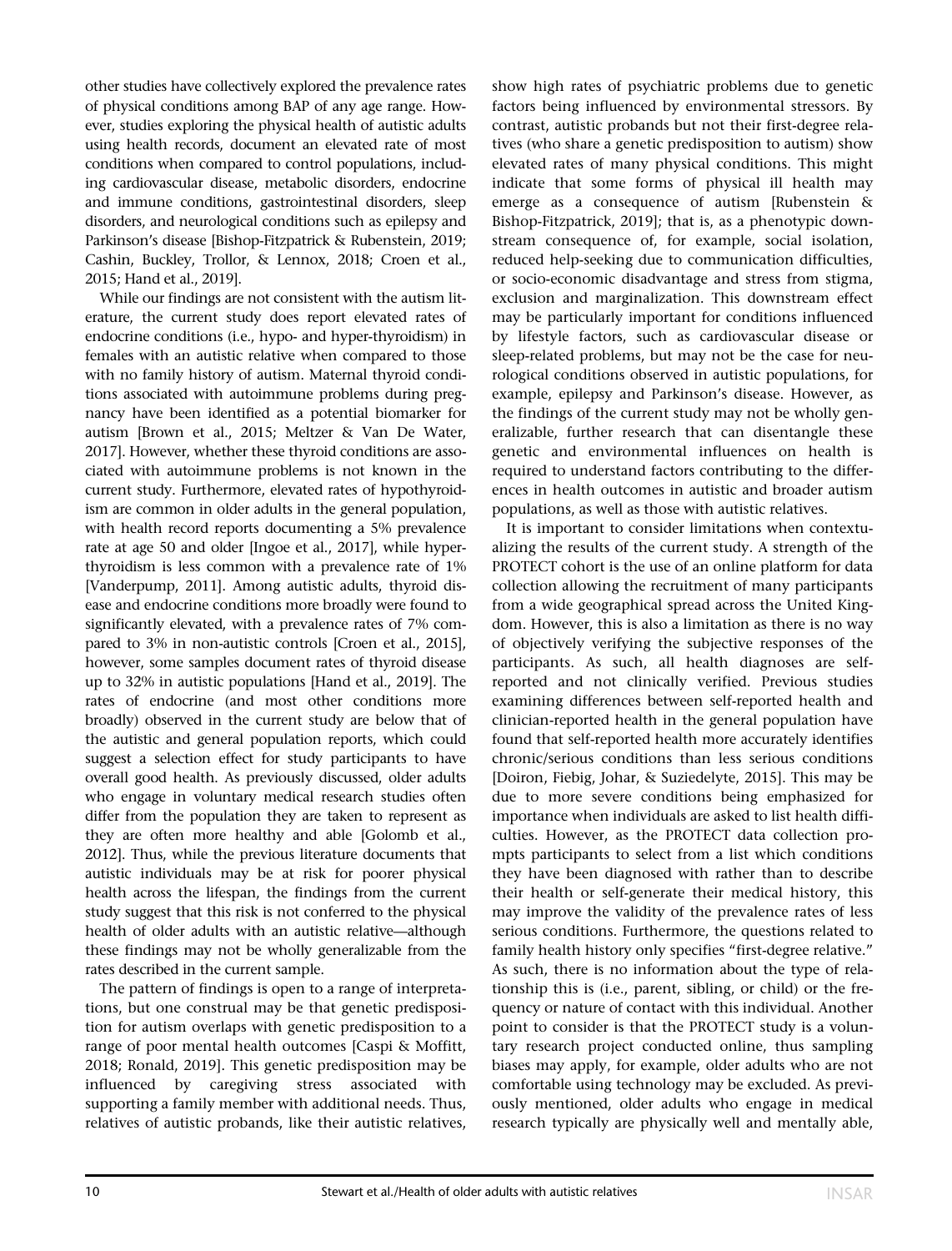which may lead to poor generalizability of findings [Golomb et al., 2012], for example, the prevalence rates of less common conditions in the PROTECT sample are below that of general population levels. Furthermore, rates of above-cut off symptoms were low in all three groups, which may further limit the generalizability of these findings. Moreover, the PROTECT samples in the current study are predominately female (82%) and well educated, with approximately 50% holding an undergraduate or postgraduate-level degree. Finally, the design of this study cannot infer causation; as such, it is not possible to tease apart whether mental health difficulties are due to genetic susceptibility, caregiving stress, or other influences. While these factors may limit the overall generalizability of the findings, the results still provide important new information about the health profile in a large study population of older adults.

In conclusion, our study exploring the health profile of older adults suggests that those with an AFDR may be at greater risk for poorer psychiatric, but not physical, health than those who have no family history of autism or other disorders, as well as those who are also likely to experience caregiver stress. This risk to mental health also extends to current elevated rates of above cut-off psychiatric symptoms and traumatic experiences. The findings of the current study highlight the need for adequate mental health support for those with an autistic relative, and to autistic and broader autism/high autism trait populations to ensure that they receive appropriate support due to the increased risk of mental health problems and crises. Research incorporating polygenic scores could elucidate the possible genetic links between the autism spectrum and psychiatric risk, versus the proposed phenotypic link between autism—but not familial risk—and poor physical health. Future studies should explore whether those on the autism spectrum experience barriers to accessing mental health care support and whether the findings of the current study extend to older adults who meet diagnostic criteria for autism.

## Acknowledgment

This paper represents independent research funded by the National Institute for Health Research (NIHR) Biomedical Research Centre at South London and Maudsley NHS Foundation Trust and King's College London. This research was also supported by the National Institute for Health Research (NIHR) Collaboration for Leadership in Applied Health Research and Care South West Peninsula and the National Institute for Health Research (NIHR) Exeter Clinical Research Facility. GRS was supported by the Economic and Social Research Council [Grant No. ES/P000703/1] via the London Interdisciplinary Social Science Doctoral Training Partnership. The views expressed are those of the author(s) and not necessarily

those of the NHS, the NIHR, the Department of Health, or the ESRC.

# Conflict of Interest

The authors declare that they have no conflict of interest related to this work.

## **References**

- Akobirshoev, I., Mitra, M., Dembo, R., & Lauer, E. (2019). In-hospital mortality among adults with autism spectrum disorder in the United States: A retrospective analysis of US hospital discharge data. Autism, 24, 177–189. [https://doi.org/10.](https://doi.org/10.1177/1362361319855795) [1177/1362361319855795](https://doi.org/10.1177/1362361319855795)
- American Psychiatric Association. (2013). Diagnostic and statistical manual of mental disorders (5th ed.). Washington, DC: American Psychiatric Publishing, Inc.
- Benjamini, Y., & Hochberg, Y. (1995). Controlling the false discovery rate: A practical and powerful approach to multiple testing. Journal of the Royal Statistical Society, 57(1), 289–300.
- Bilder, D., Botts, E. L., Smith, K. R., Pimentel, R., Farley, M., Viskochil, J., … Coon, H. (2013). Excess mortality and causes of death in autism spectrum disorders: A follow up of the 1980s Utah/UCLA autism epidemiologic study. Journal of Autism and Developmental Disorders, 43(5), 1196–1204. <https://doi.org/10.1007/s10803-012-1664-z>
- Bishop-Fitzpatrick, L., & Kind, A. J. H. (2017). A scoping review of health disparities in autism spectrum disorder. Journal of Autism and Developmental Disorders, 47(11), 3380–3391. <https://doi.org/10.1007/s10803-017-3251-9>
- Bishop-Fitzpatrick, L., & Rubenstein, E. (2019). The physical and mental health of middle aged and older adults on the autism spectrum and the impact of intellectual disability. Research in Autism Spectrum Disorders, 63, 34–41. [https://doi.org/10.](https://doi.org/10.1016/j.rasd.2019.01.001) [1016/j.rasd.2019.01.001](https://doi.org/10.1016/j.rasd.2019.01.001)
- Bölte, S., Knecht, S., & Poustka, F. (2007). A case-control study of personality style and psychopathology in parents of subjects with autism. Journal of Autism and Developmental Disorders, 37(2), 243–250.<https://doi.org/10.1007/s10803-006-0165-3>
- Bolton, P., Macdonald, H., Pickles, A., Rios, P., Goode, S., Crowson, M., … Rutter, M. (1994). A case-control family history study of autism. Journal of Child Psychology and Psychiatry, 35(5), 877–900. [https://doi.org/10.1111/j.1469-7610.](https://doi.org/10.1111/j.1469-7610.1994.tb02300.x) [1994.tb02300.x](https://doi.org/10.1111/j.1469-7610.1994.tb02300.x)
- Brown, A. S., Surcel, H.-M., Hinkka-Yli-Salomäki, S., Cheslack-Postava, K., Bao, Y., & Sourander, A. (2015). Maternal thyroid autoantibody and elevated risk of autism in a national birth cohort. Progress in Neuro-Psychopharmacology and Biological Psychiatry, 57(4), 86–92. [https://doi.org/10.1016/j.pnpbp.](https://doi.org/10.1016/j.pnpbp.2014.10.010) [2014.10.010](https://doi.org/10.1016/j.pnpbp.2014.10.010)
- Cashin, A., Buckley, T., Trollor, J. N., & Lennox, N. (2018). A scoping review of what is known of the physical health of adults with autism spectrum disorder. Journal of Intellectual Disabilities, 22(1), 96–108. [https://doi.org/10.1177/](https://doi.org/10.1177/1744629516665242) [1744629516665242](https://doi.org/10.1177/1744629516665242)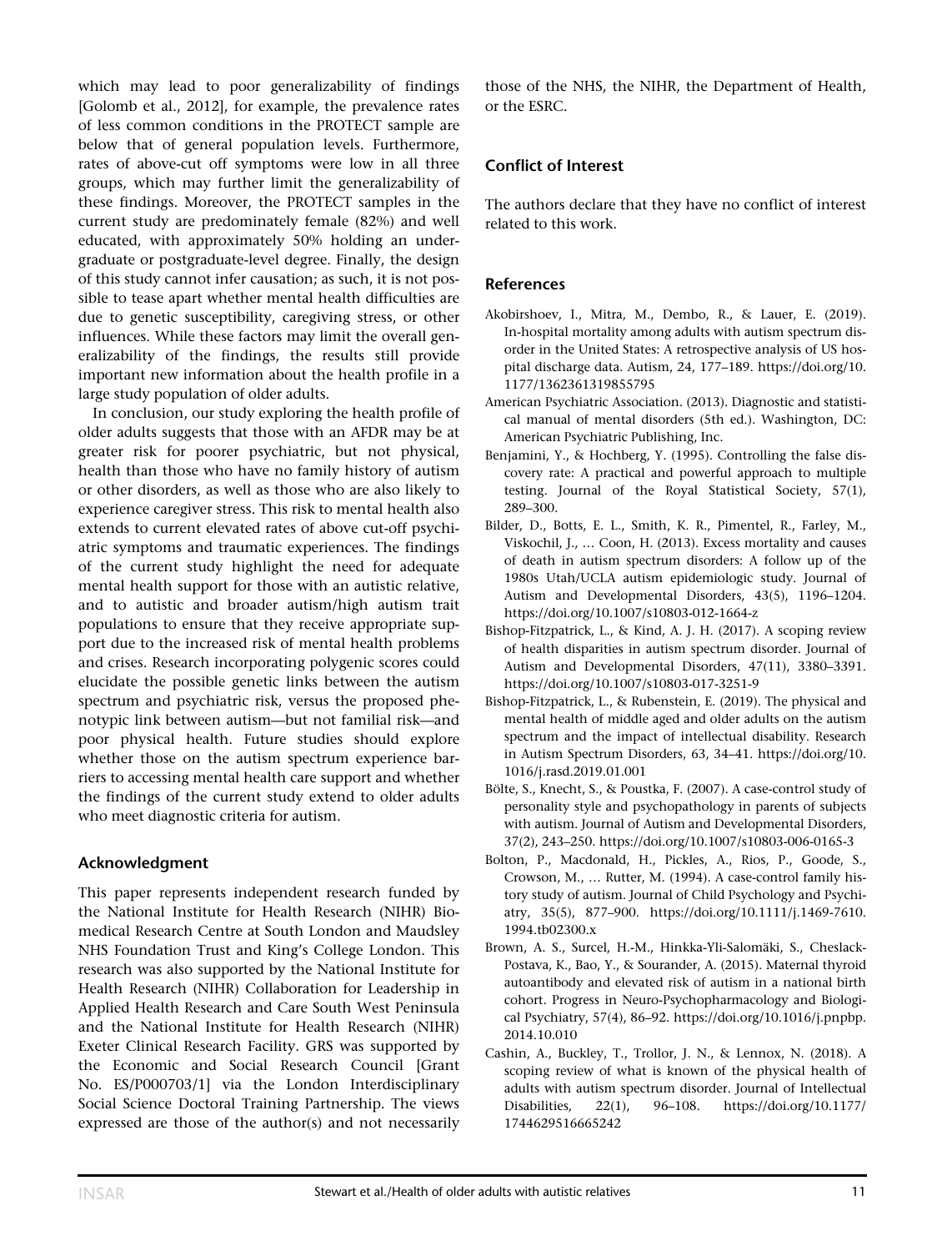- Caspi, A., & Moffitt, T. E. (2018). All for one and one for all: Mental disorders in one dimension. American Journal of Psychiatry, 175(9), 831–844. [https://doi.org/10.1176/appi.ajp.](https://doi.org/10.1176/appi.ajp.2018.17121383) [2018.17121383](https://doi.org/10.1176/appi.ajp.2018.17121383)
- Cassidy, S., Bradley, P., Robinson, J., Allison, C., McHugh, M., & Baron-Cohen, S. (2014). Suicidal ideation and suicide plans or attempts in adults with asperger's syndrome attending a specialist diagnostic clinic: A clinical cohort study. The Lancet Psychiatry, 1(2), 142–147. [https://doi.org/10.1016/S2215-](https://doi.org/10.1016/S2215-0366(14)70248-2) [0366\(14\)70248-2](https://doi.org/10.1016/S2215-0366(14)70248-2)
- Chisholm, K., Lin, A., Abu-Akel, A., & Wood, S. J. (2015). The association between autism and schizophrenia spectrum disorders: A review of eight alternate models of co-occurrence. Neuroscience and Biobehavioral Reviews, 55, 173–183. <https://doi.org/10.1016/j.neubiorev.2015.04.012>
- Colvert, E., Tick, B., McEwen, F., Stewart, C., Curran, S., Woodhouse, E., … Bolton, P. (2015). Heritability of autism spectrum disorder in a UK population-based twin sample. JAMA Psychiatry, 72(5), 415–423. [https://doi.org/10.1001/](https://doi.org/10.1001/jamapsychiatry.2014.3028) [jamapsychiatry.2014.3028](https://doi.org/10.1001/jamapsychiatry.2014.3028)
- Constantino, J. N., & Todd, R. D. (2003). Autistic traits in the general population. Archives of General Psychiatry, 60(5), 524–530.<https://doi.org/10.1001/archpsyc.60.5.524>
- Croen, L. A., Zerbo, O., Qian, Y., Massolo, M. L., Rich, S., Sidney, S., & Kripke, C. (2015). The health status of adults on the autism spectrum. Autism, 19(7), 814–823. [https://doi.org/](https://doi.org/10.1177/1362361315577517) [10.1177/1362361315577517](https://doi.org/10.1177/1362361315577517)
- Daniels, J. L., Forssen, U., Hultman, C. M., Cnattingius, S., Savitz, D. A., Feychting, M., & Sparen, P. (2008). Parental psychiatric disorders associated with autism spectrum disorders in the offspring. Pediatrics, 121(5), e1357–e1362. [https://doi.](https://doi.org/10.1542/peds.2007-2296) [org/10.1542/peds.2007-2296](https://doi.org/10.1542/peds.2007-2296)
- Davignon, M. N., Qian, Y., Massolo, M., & Croen, L. A. (2018). Psychiatric and medical conditions in transition-aged individuals with ASD. Pediatrics, 141, S335–S345. [https://doi.org/10.](https://doi.org/10.1542/peds.2016-4300K) [1542/peds.2016-4300K](https://doi.org/10.1542/peds.2016-4300K)
- Doiron, D., Fiebig, D. G., Johar, M., & Suziedelyte, A. (2015). Does self-assessed health measure health? Applied Economics, 47(2), 180–194.<https://doi.org/10.1080/00036846.2014.967382>
- Fagerland, M. (2012). T-tests, non-parametric tests and large studies. BMC Medical Research Methodology, 12(78), d5497. <https://doi.org/10.1136/bmj.d5497>
- Gillberg, C., Billstedt, E., Sundh, V., & Gillberg, I. C. (2010). Mortality in autism: A prospective longitudinal community-based study. Journal of Autism and Developmental Disorders, 40(3), 352–357.<https://doi.org/10.1007/s10803-009-0883-4>
- Golomb, B. A., Chan, V. T., Evans, M. A., Koperski, S., White, H. L., & Criqui, M. H. (2012). The older the better: Are elderly study participants more non-representative? A crosssectional analysis of clinical trial and observational study samples. BMJ Open, 2(6), 1–6. [https://doi.org/10.1136/](https://doi.org/10.1136/bmjopen-2012-000833) [bmjopen-2012-000833](https://doi.org/10.1136/bmjopen-2012-000833)
- Grabe, H., Schulz, A., Schmidt, C., Appel, K., Driessen, M., Wingenfeld, K., … Freyberger, H. (2012). A brief instrument for the assessment of childhood abuse and neglect: The childhood trauma screener (CTS). Psychiatrische Praxis, 39(3), 109–115.<https://doi.org/10.1055/s-0031-1298984>
- Hand, B. N., Angell, A. M., Harris, L., & Carpenter, L. A. (2019). Prevalence of physical and mental health conditions in

Medicare-enrolled, autistic older adults. Autism, 1-10 [https://](https://doi.org/10.1177/1362361319890793) [doi.org/10.1177/1362361319890793](https://doi.org/10.1177/1362361319890793)

- Happé, F., & Charlton, R. A. (2011). Aging in autism spectrum disorders: A mini-review. Gerontology, 58(1), 70–78. [https://](https://doi.org/10.1159/000329720) [doi.org/10.1159/000329720](https://doi.org/10.1159/000329720)
- Happé, F., Ronald, A., & Plomin, R. (2006). Time to give up on a single explanation for autism. Nature Neuroscience, 9(10), 1218–1220.<https://doi.org/10.1038/nn1770>
- Hastings, R. P., Kovshoff, H., Ward, N. J., Degli Espinosa, F., Brown, T., & Remington, B. (2005). Systems analysis of stress and positive perceptions in mothers and fathers of pre-school children with autism. Journal of Autism and Developmental Disorders, 35(5), 635–644. [https://doi.org/10.1007/s10803-](https://doi.org/10.1007/s10803-005-0007-8) [005-0007-8](https://doi.org/10.1007/s10803-005-0007-8)
- Hirvikoski, T., Boman, M., Chen, Q., D'Onofrio, B. M., Mittendorfer-Rutz, E., Lichtenstein, P., … Larsson, H. (2019). Individual risk and familial liability for suicide attempt and suicide in autism: A population-based study. Psychological Medicine, 1–12. [https://doi.org/10.1017/](https://doi.org/10.1017/S0033291719001405) [S0033291719001405](https://doi.org/10.1017/S0033291719001405)
- Hirvikoski, T., Mittendorfer-Rutz, E., Boman, M., Larsson, H., Lichtenstein, P., & Bölte, S. (2016). Premature mortality in autism spectrum disorder. British Journal of Psychiatry, 208 (3), 232–238.<https://doi.org/10.1192/bjp.bp.114.160192>
- Hodge, D., Hoffman, C. D., & Sweeney, D. P. (2011). Increased psychopathology in parents of children with autism: Genetic liability or burden of caregiving? Journal of Developmental and Physical Disabilities, 23(3), 227–239. [https://doi.org/10.](https://doi.org/10.1007/s10882-010-9218-9) [1007/s10882-010-9218-9](https://doi.org/10.1007/s10882-010-9218-9)
- Hoekstra, R. A., Happé, F., Baron-Cohen, S., & Ronald, A. (2009). Association between extreme autistic traits and intellectual disability: Insights from a general population twin study. British Journal of Psychiatry, 195(6), 531–536. [https://doi.org/10.](https://doi.org/10.1192/bjp.bp.108.060889) [1192/bjp.bp.108.060889](https://doi.org/10.1192/bjp.bp.108.060889)
- Howlin, P., & Taylor, J. L. (2015). Addressing the need for high quality research on autism in adulthood. Autism, 19(7), 771–773.<https://doi.org/10.1177/1362361315595582>
- Ingoe, L., Phipps, N., Armstrong, G., Rajagopal, A., Kamali, F., & Razvi, S. (2017). Prevalence of treated hypothyroidism in the community: Analysis from general practices in North-East England with implications for the United Kingdom. Clinical Endocrinology, 87(6), 860–864. [https://doi.org/10.1111/cen.](https://doi.org/10.1111/cen.13440) [13440](https://doi.org/10.1111/cen.13440)
- Janszky, I., Ahnve, S., Lundberg, I., & Hemmingsson, T. (2010). Early-onset depression, anxiety, and risk of subsequent coronary heart disease. 37-year follow-up of 49,321 young Swedish men. Journal of the American College of Cardiology, 56 (1), 31–37.<https://doi.org/10.1016/j.jacc.2010.03.033>
- Jokiranta, E., Brown, A. S., Heinimaa, M., Cheslack-Postava, K., Partanen, A., & Sourander, A. (2013). Parental psychiatric disorders and autism spectrum disorders. Psychiatry Research, 207(3), 203–211. [https://doi.org/doi:10.1016/j.psychres.2013.](https://doi.org/doi:10.1016/j.psychres.2013.01.005) [01.005](https://doi.org/doi:10.1016/j.psychres.2013.01.005)
- Jones, K. B., Cottle, K., Bakian, A., Farley, M., Bilder, D., Coon, H., & McMahon, W. M. (2016). A description of medical conditions in adults with autism spectrum disorder: A follow-up of the 1980s Utah/UCLA autism epidemiologic study. Autism, 20(5), 551–561. [https://doi.org/10.1177/](https://doi.org/10.1177/1362361315594798) [1362361315594798](https://doi.org/10.1177/1362361315594798)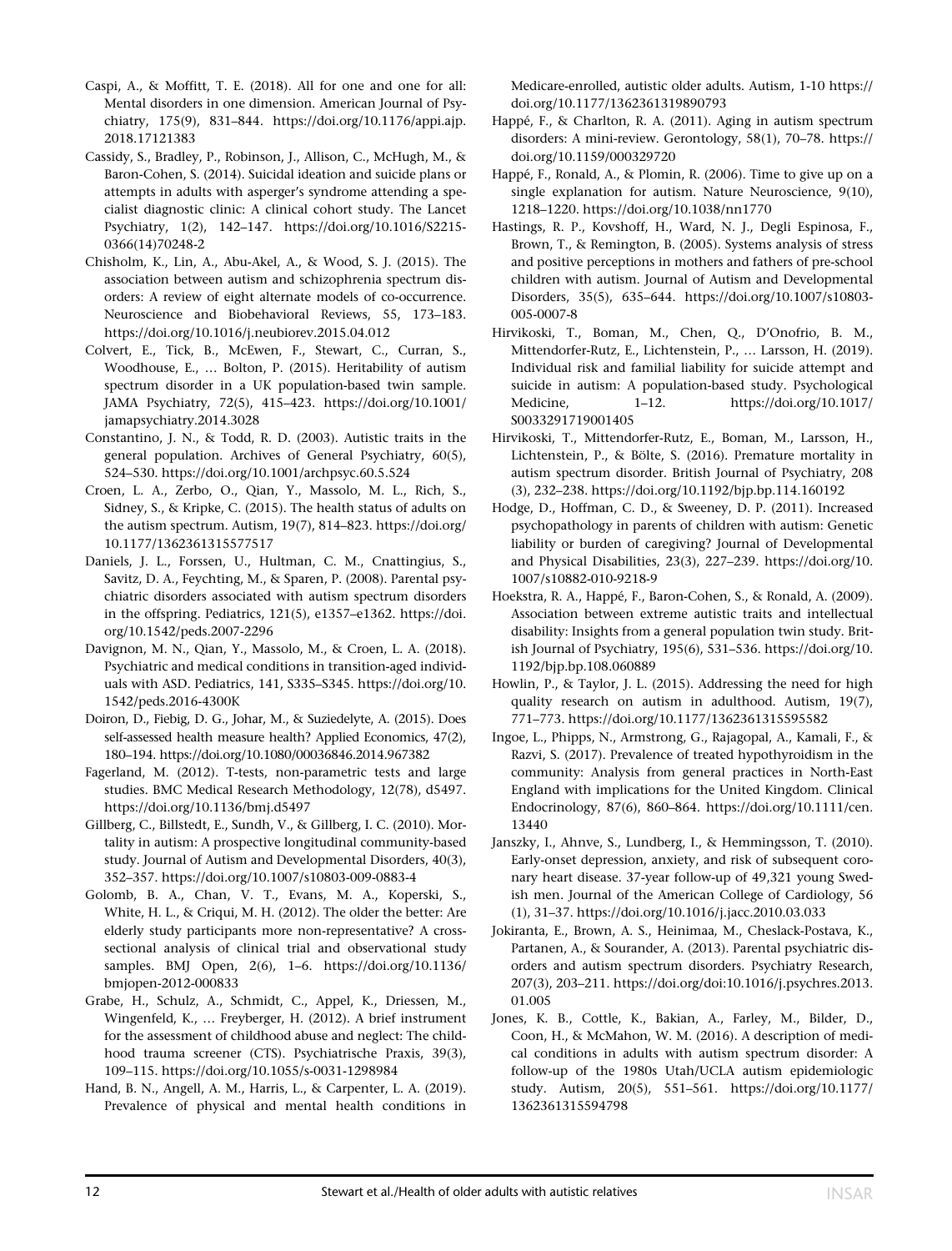- Khalifeh, H., Oram, S., Trevillion, K., Johnson, S., & Howard, L. M. (2015). Recent intimate partner violence among people with chronic mental illness: Findings from a national cross-sectional survey. British Journal of Psychiatry, 207(3), 207–212.<https://doi.org/10.1192/bjp.bp.114.144899>
- Kroenke, K., Spitzer, R. L., & Williams, J. B. W. (2003). The patient health questionnaire-2. Medical Care, 41(11), 1284–1292. <https://doi.org/10.1097/01.MLR.0000093487.78664.3C>
- Lai, M.-C., Lombardo, M. V., & Baron-Cohen, S. (2014). Autism. The Lancet, 383(9920), 896–910. [https://doi.org/10.1016/](https://doi.org/10.1016/S0140-6736(13)61539-1) [S0140-6736\(13\)61539-1](https://doi.org/10.1016/S0140-6736(13)61539-1)
- Larsson, H. J., Thorsen, P., Olesen, A. V., Madsen, K. M., Agerbo, E., Eaton, W. W., … Mortensen, P. B. (2005). Risk factors for autism: Perinatal factors, parental psychiatric history, and socioeconomic status. American Journal of Epidemiology, 161(10), 916–925. [https://doi.org/10.1093/](https://doi.org/10.1093/aje/kwi123) [aje/kwi123](https://doi.org/10.1093/aje/kwi123)
- Laursen, T. M., Nordentoft, M., & Mortensen, P. B. (2013). Excess early mortality in schizophrenia. Annual Review of Clinical Psychology, 10(1), 425–448. [https://doi.org/10.1146/](https://doi.org/10.1146/annurev-clinpsy-032813-153657) [annurev-clinpsy-032813-153657](https://doi.org/10.1146/annurev-clinpsy-032813-153657)
- Lever, A. G., & Geurts, H. M. (2016). Psychiatric co-occurring symptoms and disorders in young, middle-aged, and older adults with autism spectrum disorder. Journal of Autism and Developmental Disorders, 46(6), 1916–1930. [https://doi.org/](https://doi.org/10.1007/s10803-016-2722-8) [10.1007/s10803-016-2722-8](https://doi.org/10.1007/s10803-016-2722-8)
- Losh, M., & Piven, J. (2007). Social-cognition and the broad autism phenotype: Identifying genetically meaningful phenotypes. Journal of Child Psychology and Psychiatry and Allied Disciplines, 48(1), 105–112. [https://doi.org/10.1111/j.](https://doi.org/10.1111/j.1469-7610.2006.01594.x) [1469-7610.2006.01594.x](https://doi.org/10.1111/j.1469-7610.2006.01594.x)
- Mehtar, M., & Mukaddes, N. M. (2011). Posttraumatic stress disorder in individuals with diagnosis of autistic spectrum disorders. Research in Autism Spectrum Disorders, 5(1), 539–546. <https://doi.org/10.1016/j.rasd.2010.06.020>
- Meltzer, A., & Van De Water, J. (2017). The role of the immune system in autism spectrum disorder. Neuropsychopharmacology, 42(1), 284–298.<https://doi.org/10.1038/npp.2016.158>
- Meltzer, L. J. (2011). Factors associated with depressive symptoms in parents of children with autism spectrum disorders. Research in Autism Spectrum Disorders, 5(1), 361–367. <https://doi.org/10.1016/j.rasd.2010.05.001>
- Miller, M., Iosif, A. M., Young, G. S., Bell, L. J., Schwichtenberg, A. J., Hutman, T., & Ozonoff, S. (2019). The dysregulation profile in preschoolers with and without a family history of autism spectrum disorder. Journal of Child Psychology and Psychiatry and Allied Disciplines, 60(5), 516–523.<https://doi.org/10.1111/jcpp.13003>
- Moss, P., Eirinaki, V., Savage, S., & Howlin, P. (2018). Growing older with autism – The experiences of adult siblings of individuals with autism. Research in Autism Spectrum Disorders, 63, 42–51.<https://doi.org/10.1016/j.rasd.2018.10.005>
- Mouridsen, S. E., Brønnum-Hansen, H., Rich, B., & Isager, T. (2008). Mortality and causes of death in autism spectrum disorders: An update. Autism, 12(4), 403–414. [https://doi.org/](https://doi.org/10.1177/1362361308091653) [10.1177/1362361308091653](https://doi.org/10.1177/1362361308091653)
- Nylander, L., Holmqvist, M., Gustafson, L., & Gillberg, C. (2013). Attention-deficit/hyperactivity disorder (ADHD) and autism spectrum disorder (ASD) in adult psychiatry. A 20-year

register study. Nordic Journal of Psychiatry, 67(5), 344–350. <https://doi.org/10.3109/08039488.2012.748824>

- Olfson, M., Gerhard, T., Huang, C., Crystal, S., & Stroup, T. S. (2015). Premature mortality among adults with schizophrenia in the United States. JAMA Psychiatry, 72(12), 1172–1181. <https://doi.org/10.1001/jamapsychiatry.2015.1737>
- Perkins, E. A., & Berkman, K. A. (2012). Into the unknown: Aging with autism spectrum disorders. American Journal on Intellectual and Developmental Disabilities, 117(6), 478–496. <https://doi.org/10.1352/1944-7558-117.6.478>
- Roberts, A. L., Koenen, K. C., Lyall, K., Robinson, E. B., & Weisskopf, M. G. (2015). Association of autistic traits in adulthood with childhood abuse, interpersonal victimization, and posttraumatic stress. Child Abuse and Neglect, 45, 135–142. <https://doi.org/10.1016/j.chiabu.2015.04.010>
- Robinson, E., Koenen, K. C., Mccormick, M. C., Munir, K., Hallett, V., Happé, F., & Ronald, A. (2011). Evidence that autistic traits show the same etiology in the general population and at the quantitative extremes (5%, 2.5% and 1%). Archives of General Psychiatry, 68(11), 1113–1121. [https://](https://doi.org/doi:10.1001/archgenpsychiatry.2011.119) [doi.org/doi:10.1001/archgenpsychiatry.2011.119](https://doi.org/doi:10.1001/archgenpsychiatry.2011.119)
- Ronald, A. (2019). Editorial: The psychopathology p factor: will it revolutionise the science and practice of child and adolescent psychiatry? Journal of Child Psychology and Psychiatry and Allied Disciplines, 60(5), 497–499. [https://doi.org/10.](https://doi.org/10.1111/jcpp.13063) [1111/jcpp.13063](https://doi.org/10.1111/jcpp.13063)
- Ronald, A., Simonoff, E., Kuntsi, J., Asherson, P., & Plomin, R. (2008). Evidence for overlapping genetic influences on autistic and ADHD behaviours in a community twin sample. Journal of Child Psychology and Psychiatry and Allied Disciplines, 49(5), 535–542. [https://doi.org/10.1111/j.1469-](https://doi.org/10.1111/j.1469-7610.2007.01857.x) [7610.2007.01857.x](https://doi.org/10.1111/j.1469-7610.2007.01857.x)
- Rubenstein, E., & Bishop-Fitzpatrick, L. (2019). A matter of time: The necessity of temporal language in research on health conditions that present with autism spectrum disorder. Autism Research, 12(1), 20–25.<https://doi.org/10.1002/aur.2010>
- Rumball, F. (2018). A systematic review of the assessment and treatment of posttraumatic stress disorder in individuals with autism spectrum disorders. Review Journal of Autism and Developmental Disorders., 6, 294–324. [https://doi.org/10.](https://doi.org/10.1007/s40489-018-0133-9) [1007/s40489-018-0133-9](https://doi.org/10.1007/s40489-018-0133-9)
- Rydzewska, E., Hughes-mccormack, L. A., Gillberg, C., Henderson, A., Macintyre, C., Rintoul, J., & Cooper, S. (2019). General health of adults with autism spectrum disorders – A whole country population cross-sectional study. Research in Autism Spectrum Disorders, 60, 59–66. [https://doi.org/10.](https://doi.org/10.1016/j.rasd.2019.01.004) [1016/j.rasd.2019.01.004](https://doi.org/10.1016/j.rasd.2019.01.004)
- Saha, S., Chant, D., Welham, J., & McGrath, J. (2005). A systematic review of the prevalence of schizophrenia. PLoS Medicine, 2(5), e141. [https://doi.org/10.1371/journal.pmed.](https://doi.org/10.1371/journal.pmed.0020141) [0020141](https://doi.org/10.1371/journal.pmed.0020141)
- Sandin, S., Lichtenstein, P., Kuja-Halkola, R., Hultman, C., Larsson, H., & Reichenberg, A. (2017). The heritability of autism spectrum disorder. JAMA, 318(12), 1182–1184. <https://doi.org/10.1001/jama.2017.12141>
- Sandin, S., Lichtenstein, P., Kuja-Halkola, R., Larsson, H., Hultman, C. M., & Reichenberg, A. (2014). The familial risk of autism. Journal of the American Medical Association, 311 (17), 1770–1777.<https://doi.org/10.1001/jama.2014.4144>